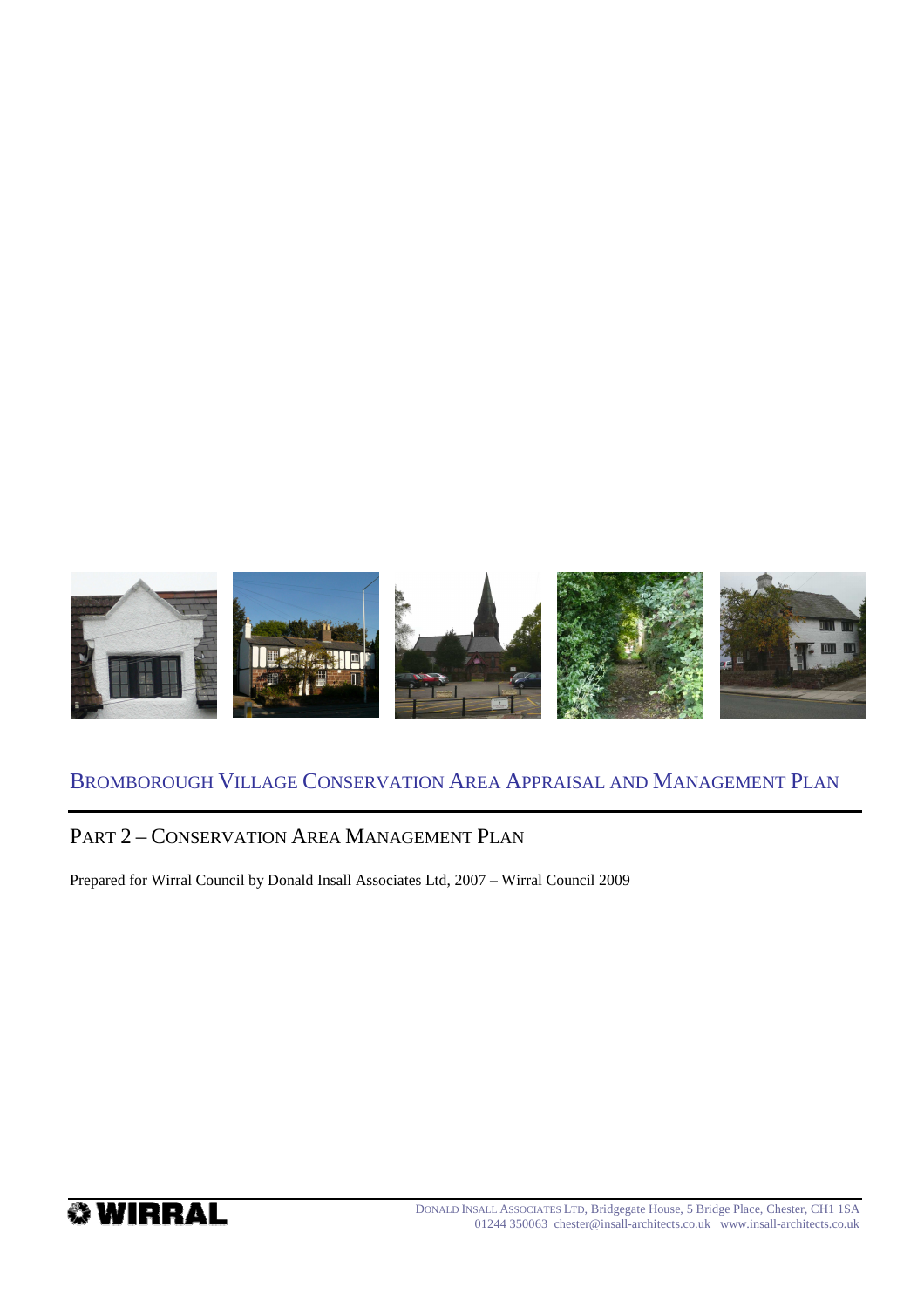# **CONTENTS**

# **PART 2 – CONSERVATION AREA MANAGEMENT PLAN**

- **1.0 SUMMARY OF SPECIAL CHARACTER**
- **2.0 ROLE OF THE MANAGEMENT PLAN AND IMPLEMENTATION**
- **3.0 ISSUES, POLICIES AND RECOMMENDED ACTIONS**
- 3.1 Unitary Development Plan and Other Existing Planning Policy
- 3.2 New Development and Alteration to Existing buildings and Sites
- 3.3 General Guidance and Conservation Area Enhancement
- **4.0 RECOMMENDATIONS FOR BOUNDARY AMENDMENTS AND PROVISION OF ARTICLE 4 DIRECTIONS**
- 4.1 Boundary Amendment
- 4.2 Article 4 Directions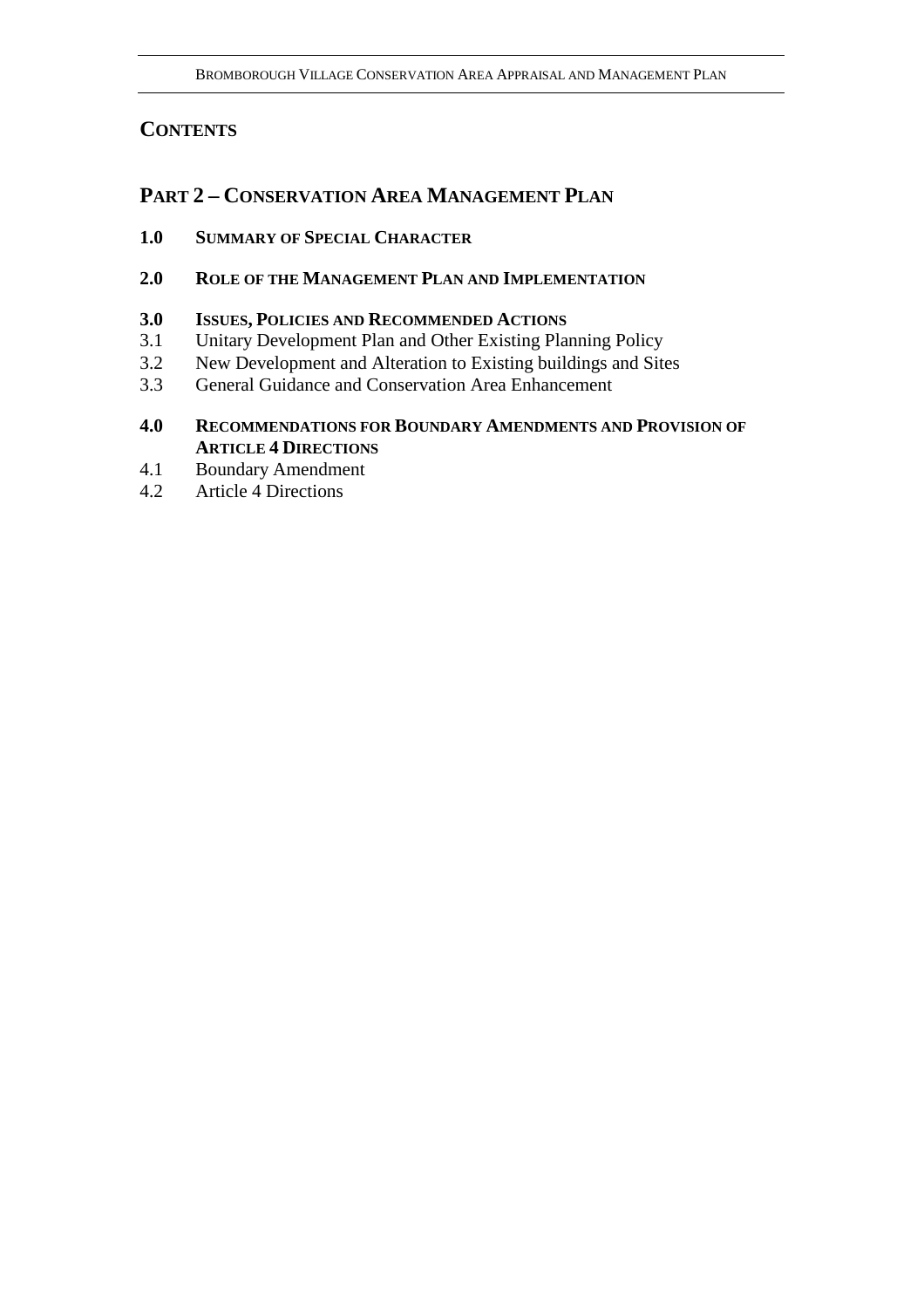# PART 2 – CONSERVATION AREA MANAGEMENT PLAN

# **1.0 SUMMARY OF SPECIAL CHARACTER**

- 1.1 The special character of Bromborough Village Conservation Area derives from:
	- The form of the medieval settlement, which was centred around the church and market cross, and can be discerned from the remains of the historic core. It is a formerly rural village now enclosed in an urban conurbation
	- A variety of vernacular residential buildings along The Rake
	- The eclecticism of buildings along Bromborough Village Road now in commercial use and with a denser and more urban character
	- Despite differences in scale from zone to zone the grouping of buildings of similar size gives some homogeneity to an otherwise diverse range of buildings
	- The church, designed by a renowned  $19<sup>th</sup>$ -century architect, and the associated public buildings around a 'square'; its broached spire being a key landmark both inside and outside the conservation area
	- The grounds around the church and the site of the former Saxon church with a variety of trees and shrubs lending it an atmospheric quality
	- The variety of experiences within a small geographic area, from the quiet solitude of the churchyard to the busy commercial area along Bromborough Village Road
	- The use of local, traditional building materials particularly the local red sandstone
	- Boundary walls of local red sandstone with triangular copings along The Rake

# **2.0 ROLE OF THE MANAGEMENT PLAN AND IMPLEMENTATION**

- 2.1 At this stage of the process the Management Plan is an agenda for future action and consideration. This part of the document relies on the analysis contained in the appraisal to set out the issues and negative factors affecting both the private and public realm. As such it is the first stage in a management plan process which will refine the plan through further consultation, joint officer working and budgetary request.
- 2.2 It is recommended that the Appraisal, as an audit of the Conservation Area, is adopted by the Council and used as a material consideration in determining any planning applications within or affecting the setting of the conservation area. The Management Plan should be adopted for the time being pending further consultation with the local Conservation Area Advisory Committees and further review. In accord with English Heritage guidance, the Appraisal and Management Plan should be reviewed every five years. This review process may be tied into that of the key Local Development Framework documents to ensure consistency in approach and referencing.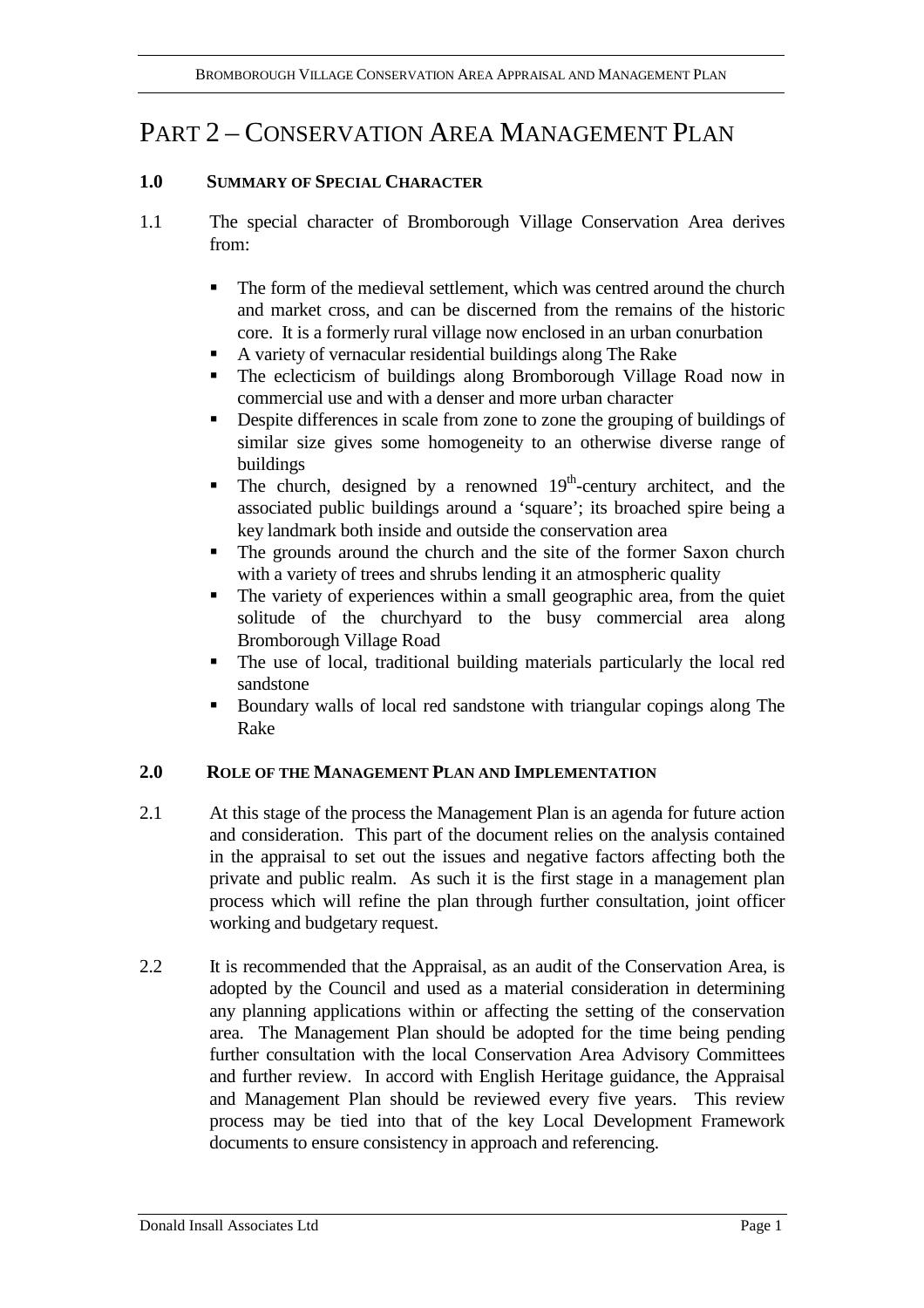### **3.0 ISSUES, POLICIES AND RECOMMENDED ACTIONS**

#### **3.1 UNITARY DEVELOPMENT PLAN AND OTHER EXISTING PLANNING POLICY**

- 3.1.1 Bromborough Village is a designated Conservation Area and contains a number of Listed buildings. Section 11 of Wirral Borough Council's Unitary Development Plan (UDP) contains a range of policies relating to the historic environment. Those of particular relevance to Bromborough Village are CH1 (Listed Buildings and Structures), CH2 (Development in Conservation Areas), CH3 (Control of Demolition in Conservation Areas) and CH20 (Bromborough Village Conservation Area Policies). Supplementary Guidance Note 34 (SPG34) also relates specifically to Bromborough Village.
- 3.1.2 There is a general presumption against inappropriate development unless very special circumstances can be demonstrated. Applications for planning permission are currently assessed for compliance with the policies set out in Section 11 of the Unitary Development Plan, as well as Supplementary Guidance Note SPG34.
- 3.1.3 The following Conservation Area Management Policies relate to the implementation of the UDP. Each policy is structured to show the issue or potential threat, a policy and other actions to reduce that threat.

| NATIONAL AND LOCAL CONSERVATION POLICIES                                                                                                                                                                                                                           |                 |  |
|--------------------------------------------------------------------------------------------------------------------------------------------------------------------------------------------------------------------------------------------------------------------|-----------------|--|
| <b>Issue</b>                                                                                                                                                                                                                                                       | Location        |  |
| Policies CH1, CH2, CH3 and CH20, together with the guidance in<br>PPG15, may not always be rigorously applied during the planning<br>process, resulting in development or changes to buildings which are<br>detrimental to the character of the conservation area. | Throughout      |  |
| <b>Policy recommendation</b>                                                                                                                                                                                                                                       |                 |  |
| Ensure that all new development within the conservation area complies with polices CH1,<br>CH2, CH3 and CH20 together with the relevant sections of PPG15.                                                                                                         |                 |  |
| <b>Action</b>                                                                                                                                                                                                                                                      | <b>Priority</b> |  |
| Rigorous inspection of planning, conservation area and listed<br>building consent applications.                                                                                                                                                                    | Immediate       |  |
| Improve allocated resources and knowledge of planning staff to<br>ensure that proper consideration is given to these issues in<br>applications.                                                                                                                    |                 |  |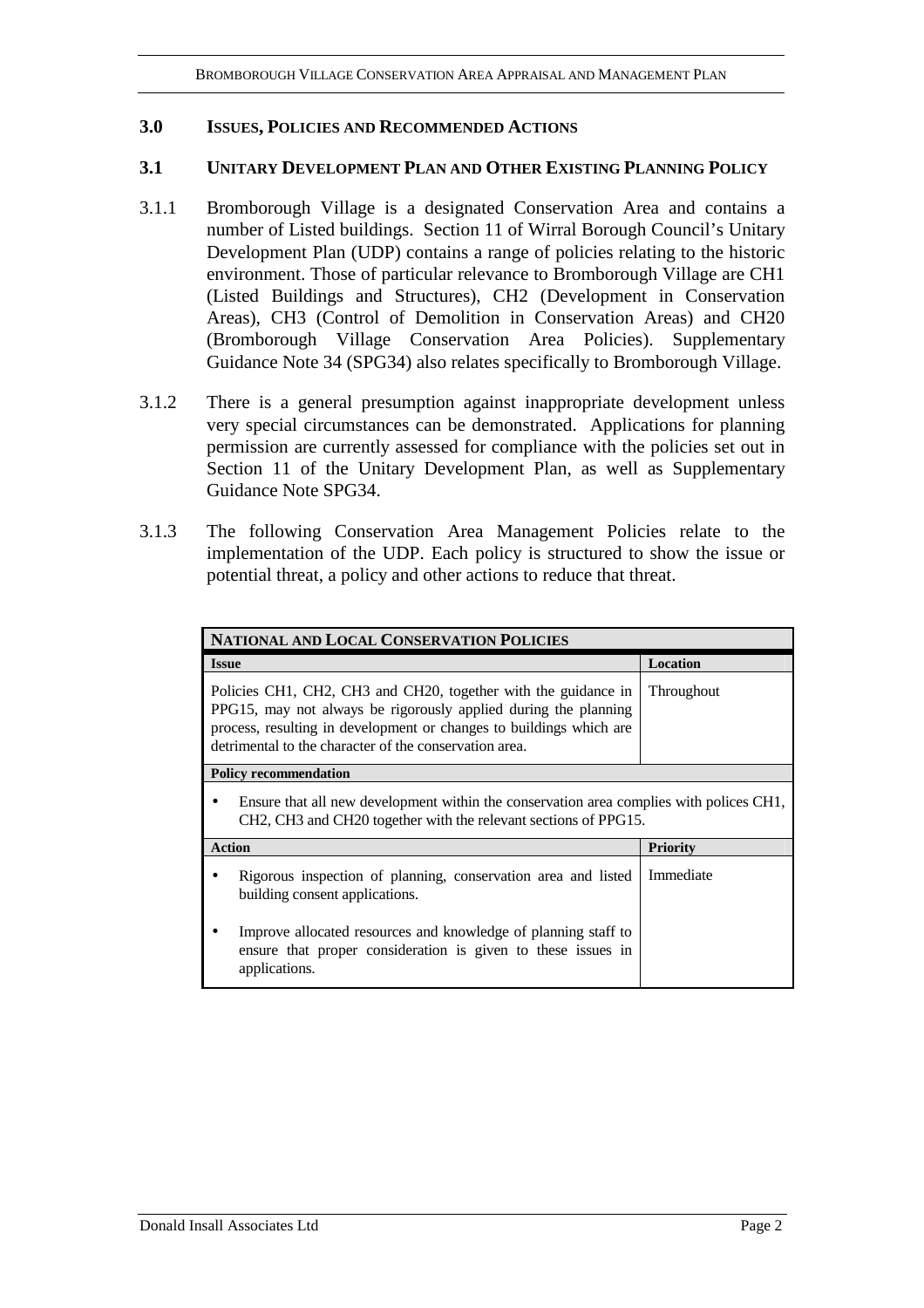#### **3.2 NEW DEVELOPMENT AND ALTERATION TO EXISTING BUILDINGS AND SITES**

3.2.1 When a proposed new development is generally acceptable in relation to the UDP policies then the following recommendations should be applied to ensure suitable standards in the quality and character of new development, its scale, materials and layout, and its effect on views.

| <b>QUALITY OF NEW BUILDINGS</b> |                                                                                                                                                                                                                                              |                 |  |
|---------------------------------|----------------------------------------------------------------------------------------------------------------------------------------------------------------------------------------------------------------------------------------------|-----------------|--|
| <b>Issue</b>                    |                                                                                                                                                                                                                                              | Location        |  |
|                                 | Proposed new buildings within the conservation area may not be of<br>equal quality and may lack the design attributes of the historic<br>buildings that characterise the area, thereby failing to preserve or<br>enhance its character.      | Throughout      |  |
|                                 | <b>Policy recommendations</b>                                                                                                                                                                                                                |                 |  |
|                                 | In any new development within Bromborough Village Conservation Area, there should be<br>a strong presumption in favour of using traditional materials such as local red sandstone,<br>soft textured red or red-brown brick, and Welsh slate. |                 |  |
|                                 | The use of render may be considered, where over-painted in a neutral colour, provided it<br>can be demonstrated that it does not adversely affect the setting of neighbouring buildings.                                                     |                 |  |
|                                 | Any new buildings should match the quality of materials and level of architectural design<br>of the original buildings, although simplification of the detailing may be acceptable.                                                          |                 |  |
|                                 | The use of contrasting modern materials of the highest quality may be appropriate if it can<br>be satisfactorily demonstrated that they do not have an adverse effect on the setting of the<br>existing buildings.                           |                 |  |
|                                 | The use of imitation materials such as reconstituted stone or slate should not be permitted.                                                                                                                                                 |                 |  |
| <b>Action</b>                   |                                                                                                                                                                                                                                              | <b>Priority</b> |  |
|                                 | Promote an understanding of the special qualities of the<br>conservation area.                                                                                                                                                               | Immediate       |  |
|                                 | Use more stringent design criteria in determining future planning<br>applications and require that all applications are accompanied by<br>relevant design details including materials.                                                       |                 |  |

| <b>CHARACTER OF NEW BUILDINGS</b>                                                                                                                                                                                                                            |                   |  |
|--------------------------------------------------------------------------------------------------------------------------------------------------------------------------------------------------------------------------------------------------------------|-------------------|--|
| <b>Issue</b>                                                                                                                                                                                                                                                 | <b>Location</b>   |  |
| The appearance of proposed new buildings within the conservation<br>area may be detrimental to its predominantly vernacular and rural<br>character.                                                                                                          | <b>Throughout</b> |  |
| <b>Policy recommendation</b>                                                                                                                                                                                                                                 |                   |  |
| In any new residential or commercial development within Bromborough Village<br>Conservation Area, there should be a strong presumption in favour of using simple<br>building forms and detailing, which characterise most traditional buildings in the area. |                   |  |

• Any new public buildings within Bromborough Village Conservation Area should respect the building forms and detailing that characterise the existing public buildings.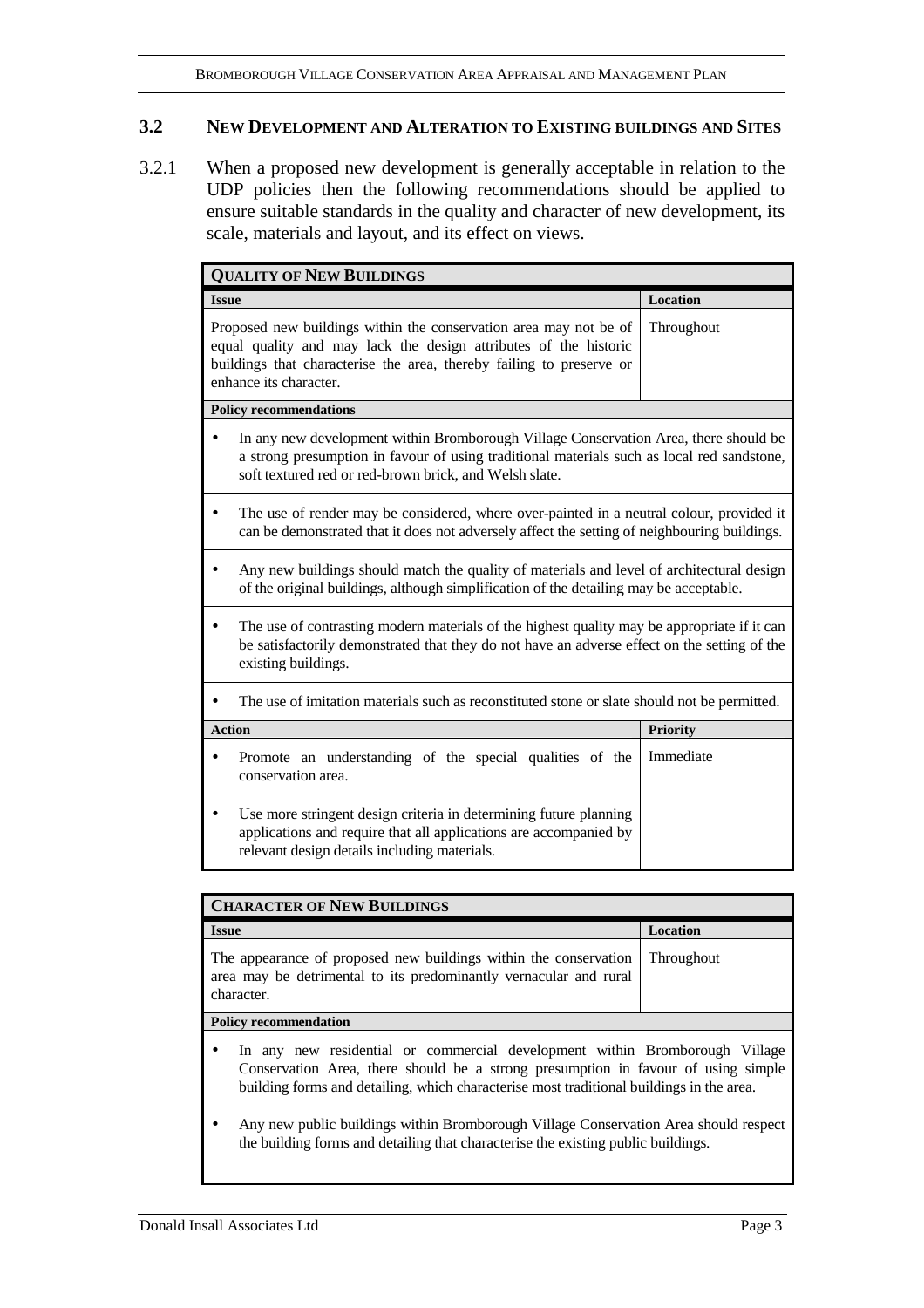| <b>Action</b>                                                                                                                                                     | <b>Priority</b> |
|-------------------------------------------------------------------------------------------------------------------------------------------------------------------|-----------------|
| Promote an understanding of the special qualities of the Immediate<br>conservation area.                                                                          |                 |
| Use more stringent design criteria in determining future planning<br>applications and insist that all applications are accompanied by<br>relevant design details. |                 |

| <b>SCALE, MASSING, PROPORTIONS AND POSITION OF NEW BUILDINGS</b>                                                                                                                                |                 |  |
|-------------------------------------------------------------------------------------------------------------------------------------------------------------------------------------------------|-----------------|--|
| <b>Issue</b>                                                                                                                                                                                    | Location        |  |
| New buildings may detract from existing buildings in terms of their<br>scale, massing, proportions or position.                                                                                 | Throughout      |  |
| <b>Policy recommendations</b>                                                                                                                                                                   |                 |  |
| New buildings should respect the footprint size/shape and massing of existing<br>neighbouring buildings and their spatial relationships with each other, the road and their<br>site boundaries. |                 |  |
| New buildings generally should be no higher than existing comparable buildings within<br>their immediate vicinity in terms of both their eaves and ridge heights.                               |                 |  |
| New buildings should match the floor-to-ceiling heights and general proportions and<br>massing of existing neighbouring buildings.                                                              |                 |  |
| <b>Action</b>                                                                                                                                                                                   | <b>Priority</b> |  |
| Promote an understanding of the special qualities of the<br>conservation area.                                                                                                                  | Immediate       |  |
| Use more stringent design criteria in determining future planning<br>applications and require that all applications are accompanied by<br>relevant design details.                              |                 |  |

| PLAN FORM AND LAYOUT OF NEW BUILDINGS AND INFILL DEVELOPMENTS                                                                                                                                                                                                                              |                   |  |
|--------------------------------------------------------------------------------------------------------------------------------------------------------------------------------------------------------------------------------------------------------------------------------------------|-------------------|--|
| <b>Issue</b>                                                                                                                                                                                                                                                                               | Location          |  |
| New buildings and infill developments may detract from the<br>townscape and historic development patterns that characterise the<br>conservation area.                                                                                                                                      | <b>Throughout</b> |  |
| <b>Policy recommendation</b>                                                                                                                                                                                                                                                               |                   |  |
| New buildings and infill developments should fit within the established pattern of<br>buildings defined by historic boundaries throughout the conservation area. (NB Infill<br>development between Nos 2 and 22 The Rake will not normally be permitted, see Policy<br>CH <sub>20</sub> ). |                   |  |
| <b>Action</b>                                                                                                                                                                                                                                                                              | <b>Priority</b>   |  |
| Promote an understanding of the special qualities of the<br>conservation area.                                                                                                                                                                                                             | Immediate         |  |
| Use more stringent design criteria in determining future planning<br>applications and require that all applications are accompanied by<br>relevant design details.                                                                                                                         |                   |  |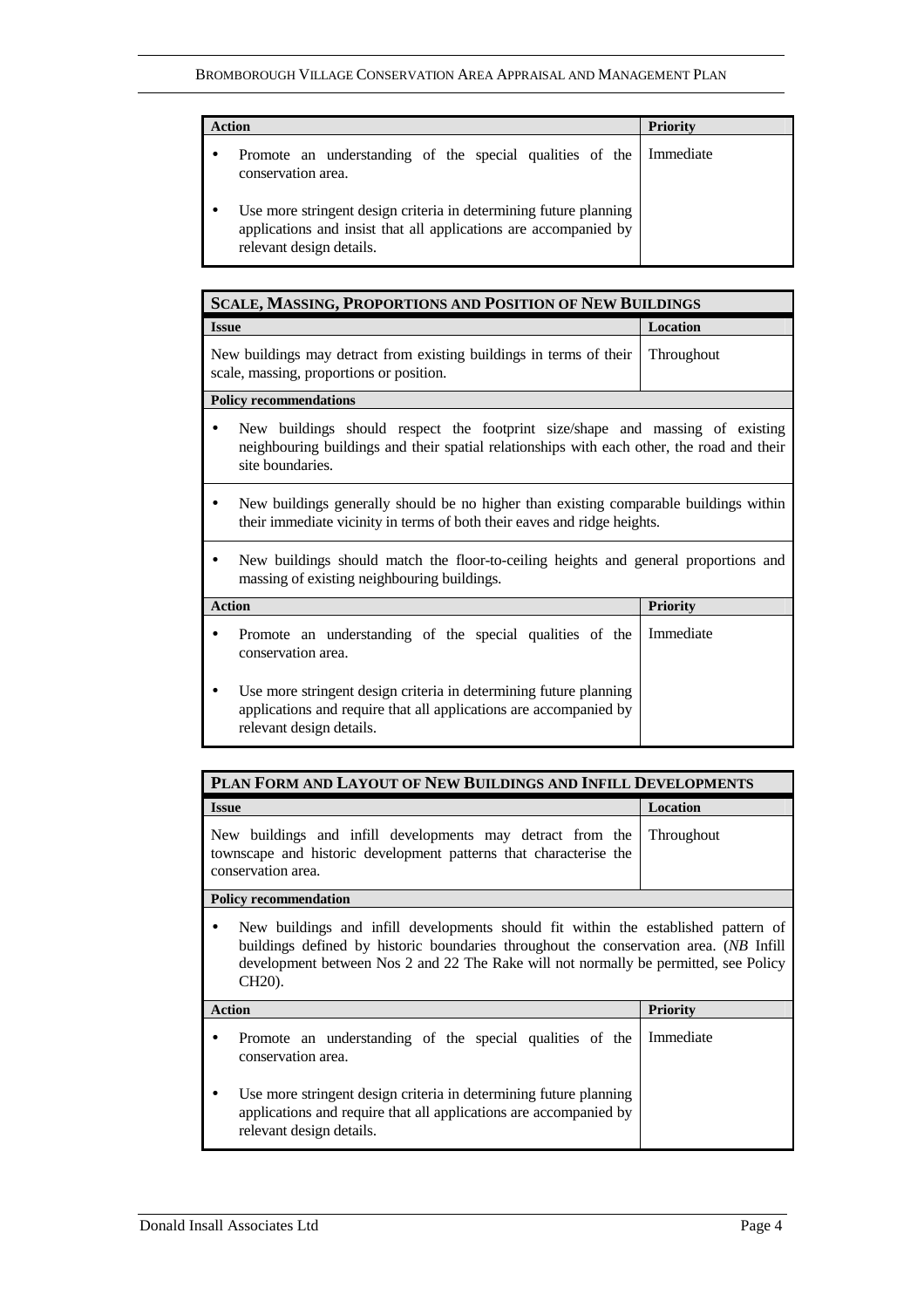| <b>EFFECT OF NEW DEVELOPMENT ON VIEWS</b>                                                                                                                                                                                                                                                                                 |                 |
|---------------------------------------------------------------------------------------------------------------------------------------------------------------------------------------------------------------------------------------------------------------------------------------------------------------------------|-----------------|
| <b>Issue</b>                                                                                                                                                                                                                                                                                                              | Location        |
| New development or extensions to existing buildings may further<br>adversely affect views of buildings within the conservation area, the<br>setting of the conservation area or views out of the conservation area.                                                                                                       | Throughout      |
| <b>Policy recommendation</b>                                                                                                                                                                                                                                                                                              |                 |
| Applications for planning permission for new development or significant extensions to<br>existing buildings within the conservation area must demonstrate, where appropriate, that<br>views of existing buildings, the setting of the conservation area, and views out of the area<br>are not further adversely affected. |                 |
| <b>Action</b>                                                                                                                                                                                                                                                                                                             | <b>Priority</b> |
| Promote an understanding of the special qualities of the<br>conservation area.                                                                                                                                                                                                                                            | Immediate       |
| Use more stringent design criteria in determining future planning<br>applications and require that all applications are accompanied by<br>relevant design details.                                                                                                                                                        |                 |

3.2.2 SPG16 (Landscaping and New Development) and SPG17 (Trees and Development) set out guidance on landscaping throughout the Wirral. Four groups of trees currently benefit from Tree Preservation Orders, three along the churchyard boundary and the fourth fronting Church Lane. In addition to protection of these trees, the following landscape features are those giving rise to particular issues within Bromborough Village Conservation Area.

| <b>LANDSCAPING FOR NEW OR EXISTING BUILDINGS</b>                                                                                                                                                                                                                                                                |            |  |
|-----------------------------------------------------------------------------------------------------------------------------------------------------------------------------------------------------------------------------------------------------------------------------------------------------------------|------------|--|
| <b>Issue</b>                                                                                                                                                                                                                                                                                                    | Location   |  |
| Poor or inappropriate landscaping around new buildings or<br>extensions to existing buildings may detract from the character of the<br>area.                                                                                                                                                                    | Throughout |  |
| <b>Policy recommendations</b>                                                                                                                                                                                                                                                                                   |            |  |
| A detailed landscaping scheme should be submitted with any planning application for new<br>buildings or significant alteration to existing sites.                                                                                                                                                               |            |  |
| The extent of car parking provision should be considered alongside the level of occupation<br>of any proposed building. Schemes for buildings where the scale of car parking detracts<br>from the character of the conservation area should be rejected.                                                        |            |  |
| New buildings should preserve existing areas of mature trees and other landscaping.<br>Where any trees are removed, they should be replaced with semi-mature trees of the same<br>or more appropriate native species provided these will not interrupt established views<br>either when planted or when mature. |            |  |
| New boundary treatments should reflect the prevailing historic boundary treatments of the<br>area.                                                                                                                                                                                                              |            |  |
| Surfacing for drives, paths and hard-standing should be of high quality, use traditional<br>materials and preferably be of permeable construction.                                                                                                                                                              |            |  |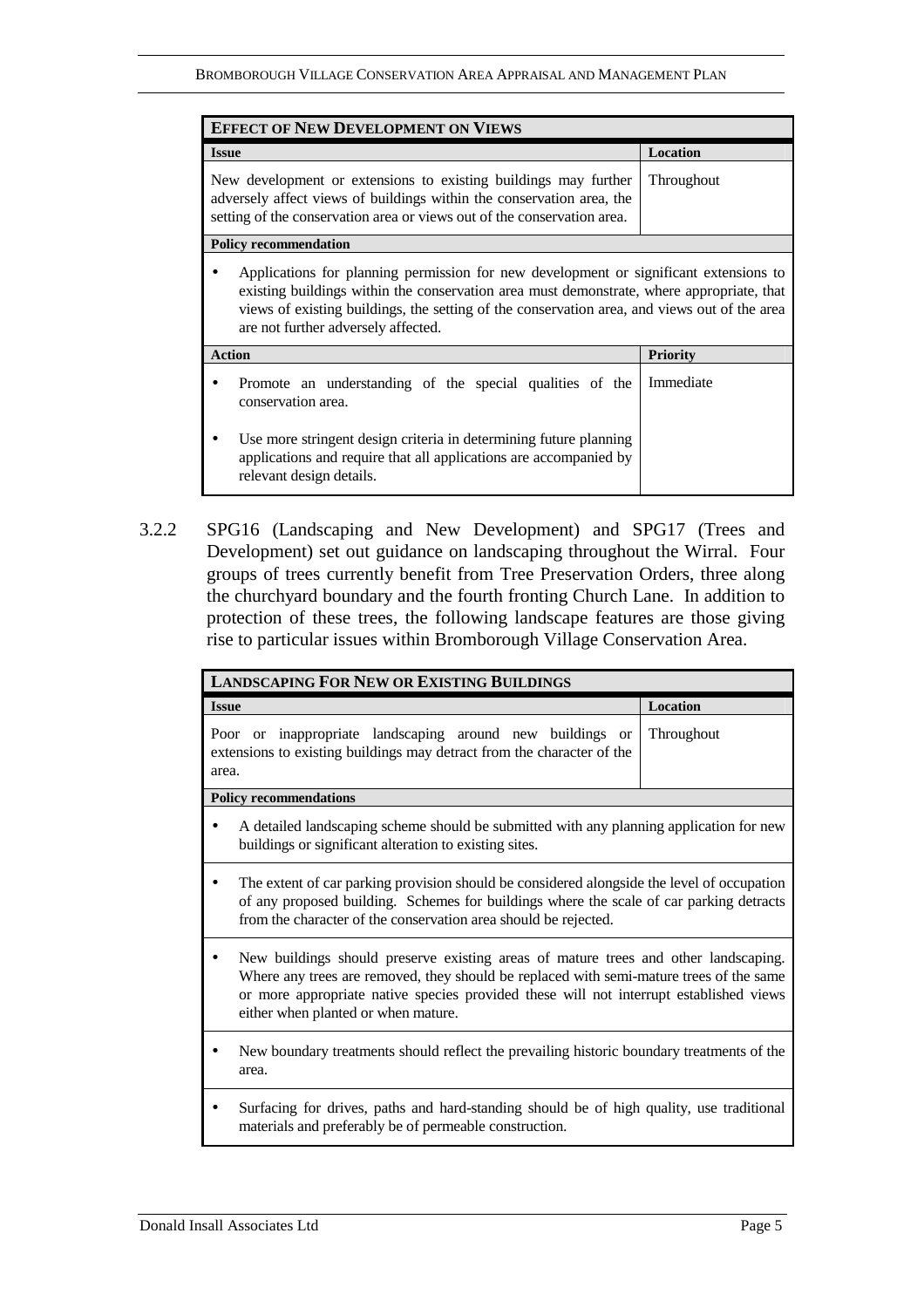| <b>Action</b>                                                                                                                                                       | <b>Priority</b> |
|---------------------------------------------------------------------------------------------------------------------------------------------------------------------|-----------------|
| Promote an understanding of the special landscape qualities of<br>the conservation area.                                                                            | Immediate       |
| Use more stringent design criteria in determining future planning<br>applications and require that all applications are accompanied by<br>full landscaping schemes. |                 |

| PROTECTION, RETENTION AND PROVISION OF HEDGES AND TREES |                                                                                                                                                                                                                                                                   |                 |  |
|---------------------------------------------------------|-------------------------------------------------------------------------------------------------------------------------------------------------------------------------------------------------------------------------------------------------------------------|-----------------|--|
| <b>Issue</b>                                            |                                                                                                                                                                                                                                                                   | Location        |  |
|                                                         | To maintain and enhance the character of the area attention needs to<br>be paid to the retention of hedges and trees that contribute to the<br>character and appearance of the conservation area, and the provision<br>of new trees and hedges where appropriate. | Throughout      |  |
|                                                         | <b>Policy recommendations</b>                                                                                                                                                                                                                                     |                 |  |
|                                                         | Hedges of native species should be retained as curtilage boundaries.                                                                                                                                                                                              |                 |  |
|                                                         | Trees which contribute to the character of the conservation area should be retained and if<br>needing to be removed for reasons of health and safety, replaced by trees of appropriate<br>species and maturity.                                                   |                 |  |
|                                                         | Planting of further trees and hedges of native species should be promoted, particularly on<br>boundaries that currently have unsympathetic boundary treatments.                                                                                                   |                 |  |
|                                                         | When new trees are planted the impact of the tree on important views, both now and when<br>it reaches maturity, must be carefully considered.                                                                                                                     |                 |  |
| <b>Action</b>                                           |                                                                                                                                                                                                                                                                   | <b>Priority</b> |  |
| ٠                                                       | Promote an understanding of the special qualities of hedges and<br>trees within the conservation area.                                                                                                                                                            | Immediate       |  |
|                                                         | Use more stringent design criteria in determining future planning<br>applications and require that all applications are accompanied by<br>full landscaping schemes showing the retention of trees and<br>hedges and any replacement planting.                     |                 |  |

3.2.3 The majority of Bromborough Village Conservation Area has been identified as "Primarily Residential". Extensions to dwellings are covered by Policy HS11 in the UDP. Policy HS15 applies to non-residential uses in Primarily Residential areas and Supplementary Planning Guidance Note 43 (SPG43) provides advice on shop front design. These policies cover matters relating to scale, materials, design details, dormers, set backs of house extensions and the retention of amenity space. The following are additional matters which have been identified as potential issues in the Bromborough Village Conservation Area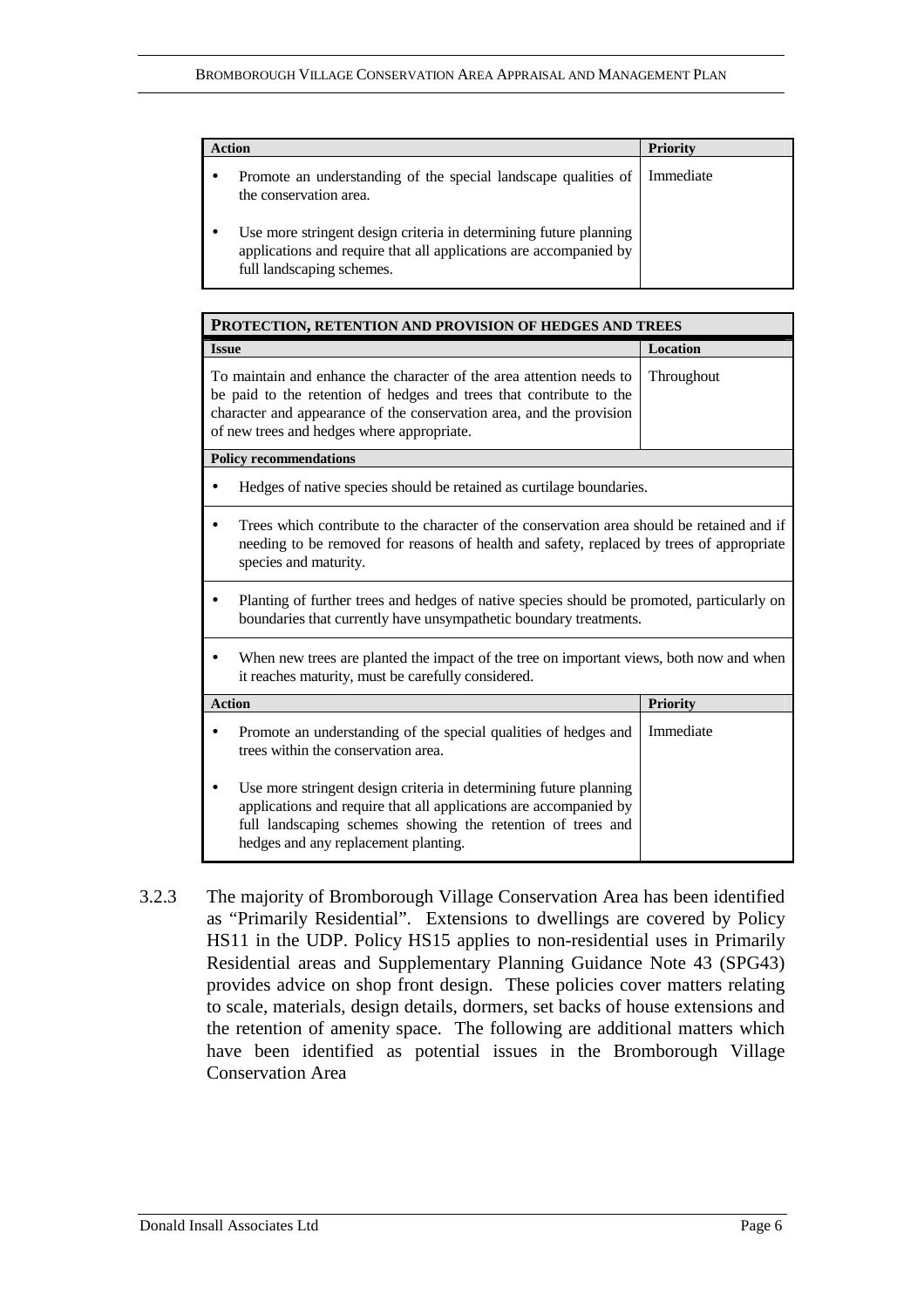| <b>EXTENSIONS TO EXISTING BUILDINGS</b>                                                                                                                                                                                                                                                                                                                                                                                                                                                                                                                                   |            |  |
|---------------------------------------------------------------------------------------------------------------------------------------------------------------------------------------------------------------------------------------------------------------------------------------------------------------------------------------------------------------------------------------------------------------------------------------------------------------------------------------------------------------------------------------------------------------------------|------------|--|
| <b>Issue</b>                                                                                                                                                                                                                                                                                                                                                                                                                                                                                                                                                              | Location   |  |
| Extensions to buildings within the conservation area may detract from<br>the significance of the individual building or the setting of adjoining<br>buildings.                                                                                                                                                                                                                                                                                                                                                                                                            | Throughout |  |
| <b>Policy Recommendations</b>                                                                                                                                                                                                                                                                                                                                                                                                                                                                                                                                             |            |  |
| Extensions should only be permitted where it can be satisfactorily demonstrated that the<br>$\bullet$<br>additional structure does not detract from the character and appearance of the area or of<br>any building that makes a positive contribution to it.                                                                                                                                                                                                                                                                                                              |            |  |
| Extensions should be subservient to the parent building.                                                                                                                                                                                                                                                                                                                                                                                                                                                                                                                  |            |  |
| Where extensions are proposed they should be prioritised towards the less significant areas<br>of the building (for example, a rear elevation or previously altered area).                                                                                                                                                                                                                                                                                                                                                                                                |            |  |
| Alterations should be chosen that require the least possible degree of permanent loss of or<br>٠<br>change to historic fabric (for example, minimising the size of new structural openings).                                                                                                                                                                                                                                                                                                                                                                              |            |  |
| The choice of materials for the extension should minimise visual distraction from the<br>original structure. Generally, it should be assumed that materials should match in terms of<br>colour and texture. Traditional and/or natural materials such as sandstone, brick, timber<br>and slate should be used unless an alternative can be adequately justified in terms of its<br>visual effect on the conservation area. Where buildings are extended using traditional<br>forms and materials, the inconspicuous dating of the new element(s) should be<br>encouraged. |            |  |
| Where a building has existing detrimental features (for example, a poor quality porch or<br>٠<br>inappropriate windows), the opportunity should be taken if possible to secure<br>improvements as part of the new building work.                                                                                                                                                                                                                                                                                                                                          |            |  |
| Dormers should not be accepted on buildings constructed before the late 19 <sup>th</sup> century that<br>do not already feature dormer windows. Roof-lights may be considered acceptable for<br>such buildings but they should be confined to rear elevations and be of a scale and design<br>appropriate to the building in which they are installed.                                                                                                                                                                                                                    |            |  |
| <b>Action</b>                                                                                                                                                                                                                                                                                                                                                                                                                                                                                                                                                             | Priority   |  |
| Promote an understanding of the special qualities of the<br>conservation area.                                                                                                                                                                                                                                                                                                                                                                                                                                                                                            | Immediate  |  |
| Use more stringent design criteria in determining future planning<br>applications.                                                                                                                                                                                                                                                                                                                                                                                                                                                                                        |            |  |
|                                                                                                                                                                                                                                                                                                                                                                                                                                                                                                                                                                           |            |  |

| <b>CHANGES OF USE</b>                                                                                                                                                                                                                                               |                 |  |
|---------------------------------------------------------------------------------------------------------------------------------------------------------------------------------------------------------------------------------------------------------------------|-----------------|--|
| <b>Issue</b>                                                                                                                                                                                                                                                        | <b>Location</b> |  |
| Changes of use of an existing building can lead to a number of<br>incremental changes which result in an adverse effect on the<br>conservation area.                                                                                                                | All buildings   |  |
| <b>Policy recommendation</b>                                                                                                                                                                                                                                        |                 |  |
| In considering applications for change of use, the council will normally request<br>information on the design of refuse storage, waste pipes, extraction vents, ventilation<br>fixtures, satellite dishes and aerials, any other fixtures, signage and car parking. |                 |  |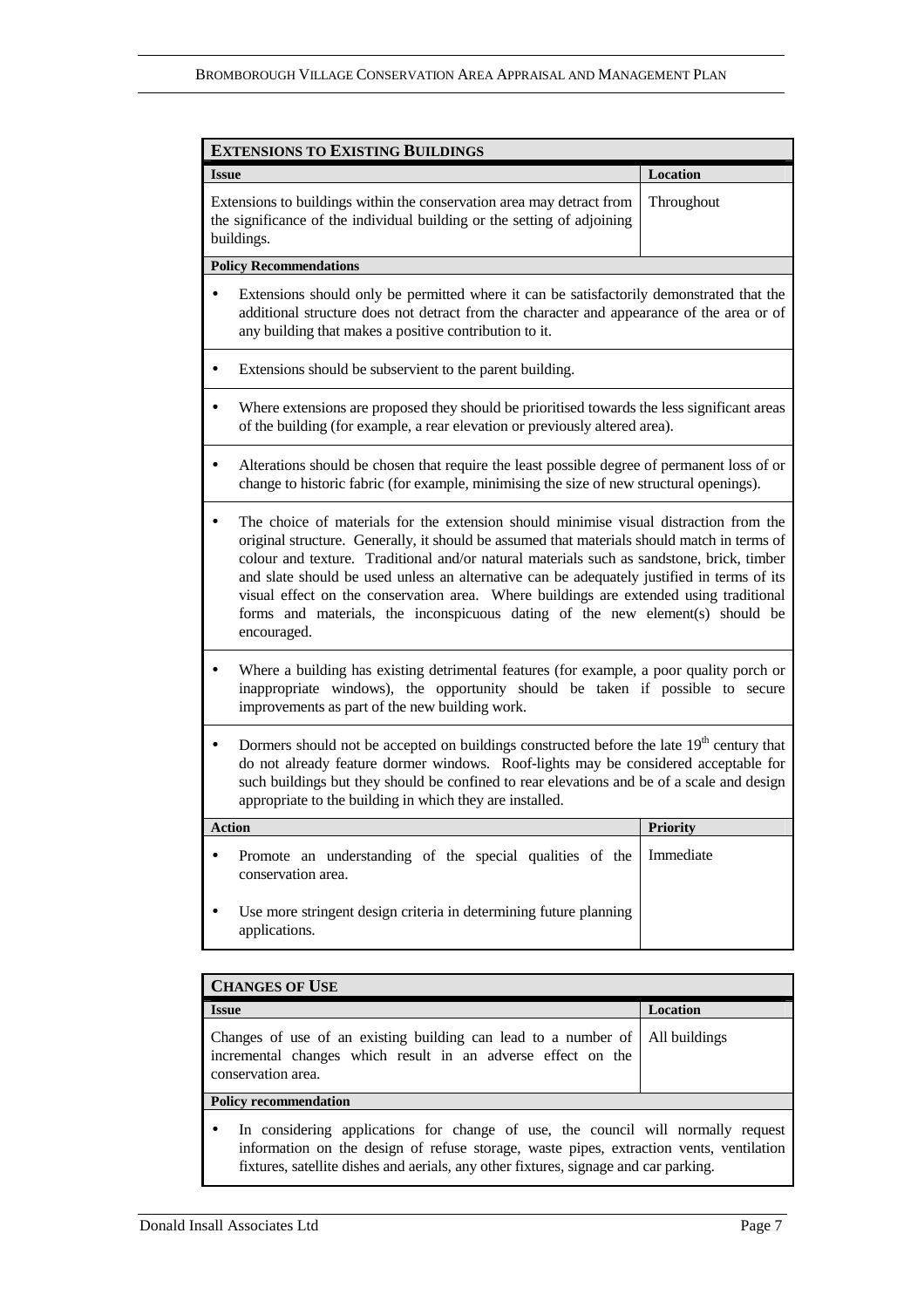| <b>Action</b>                                                                                                                                                                                                                                                                                        | <b>Priority</b> |
|------------------------------------------------------------------------------------------------------------------------------------------------------------------------------------------------------------------------------------------------------------------------------------------------------|-----------------|
| Promote an understanding of the special qualities of the<br>conservation area.                                                                                                                                                                                                                       | Immediate       |
| Use more stringent design criteria in determining future planning<br>applications and seek relevant design details for applications.<br>Where information cannot be insisted on a note should be<br>attached to the permission indicating any area of concern<br>regarding such incremental changes. |                 |

| <b>NON-RESIDENTIAL USE</b>                                                                                                                                                                                                                                                                                                                      |                                     |  |
|-------------------------------------------------------------------------------------------------------------------------------------------------------------------------------------------------------------------------------------------------------------------------------------------------------------------------------------------------|-------------------------------------|--|
| <b>Issue</b>                                                                                                                                                                                                                                                                                                                                    | Location                            |  |
| Proposals for changes of use for non-residential uses may result in<br>detrimental change to the character of the area.                                                                                                                                                                                                                         | A11<br>non-residential<br>buildings |  |
| <b>Policy recommendation</b>                                                                                                                                                                                                                                                                                                                    |                                     |  |
| Ensure that proposed changes of use are of an appropriate scale in relation to neighbouring<br>buildings; large-scale new developments will not normally be permitted.                                                                                                                                                                          |                                     |  |
| Ensure that proposed change of use or new development does not result in a detrimental<br>change to the character of the area.                                                                                                                                                                                                                  |                                     |  |
| In considering applications for change of use or new development, the council will<br>normally require full design details and information on the mitigation of noise and<br>disturbance, details of parking provision, arrangements for deliveries by vehicle, refuse<br>storage, waste disposal, ventilation and other fixtures, and signage. |                                     |  |
| <b>Action</b>                                                                                                                                                                                                                                                                                                                                   | <b>Priority</b>                     |  |
| Promote an understanding of the special qualities of the<br>conservation area.                                                                                                                                                                                                                                                                  | Immediate                           |  |
| Use more stringent design criteria in determining future planning<br>applications and require that all applications are accompanied by<br>relevant design details.                                                                                                                                                                              |                                     |  |

| <b>SHOP FRONT DESIGN</b>                                                                                                                                                                                                                                                                                                                                        |                    |  |
|-----------------------------------------------------------------------------------------------------------------------------------------------------------------------------------------------------------------------------------------------------------------------------------------------------------------------------------------------------------------|--------------------|--|
| <b>Issue</b>                                                                                                                                                                                                                                                                                                                                                    | <b>Location</b>    |  |
| Design of shop fronts may have an adverse effect on the character of<br>an individual building and the appearance of the conservation area.                                                                                                                                                                                                                     | All shop buildings |  |
| <b>Policy recommendation</b>                                                                                                                                                                                                                                                                                                                                    |                    |  |
| Ensure shop fronts conform to guidance published in SPG43 with particular reference to<br>the impact on the character of the conservation area.<br>Resist internally illuminated signs and ensure that any signs are of a quality suitable to the<br>building to which they are attached and the part of the conservation area in which the<br>building is set. |                    |  |
| <b>Action</b>                                                                                                                                                                                                                                                                                                                                                   | <b>Priority</b>    |  |
| Promote an understanding of the special qualities of the<br>conservation area.                                                                                                                                                                                                                                                                                  | Immediate          |  |
| Use more stringent design criteria in determining future planning                                                                                                                                                                                                                                                                                               |                    |  |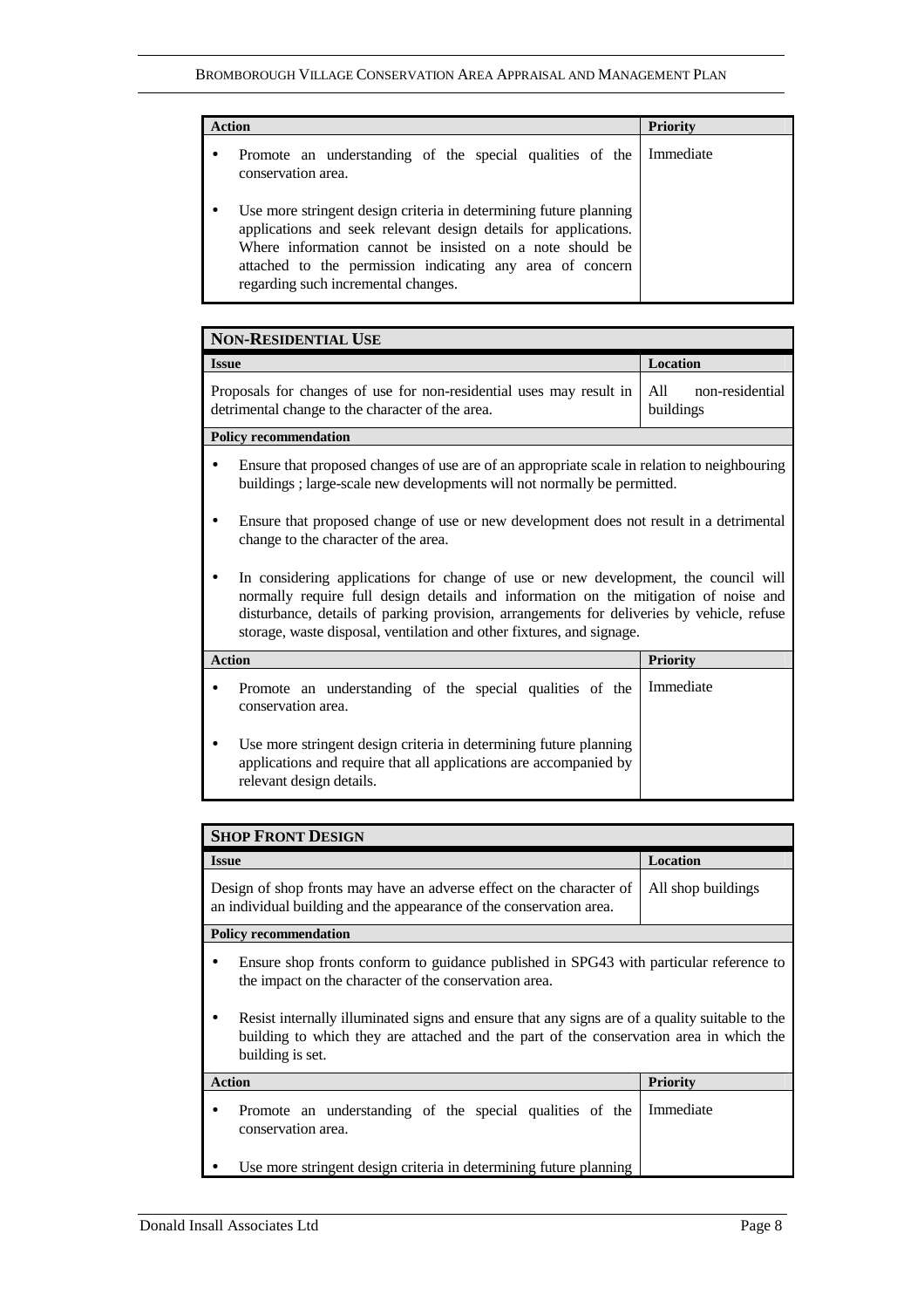BROMBOROUGH VILLAGE CONSERVATION AREA APPRAISAL AND MANAGEMENT PLAN

applications and require that all applications are accompanied by relevant design details.

3.2.4 UDP Policy CHI (Listed Buildings and Structures) and the national guidance PPG15 Annex C Guidance on Alterations to Listed Buildings (http://www.communities.gov.uk/documents/planningandbuilding/pdf/14283 8.pdf )set out the controls over work to listed buildings. Any alteration, internal or external, which affects the special interest of a listed building, structure or its curtilage, requires Listed Building Consent.

| <b>CHANGES TO LISTED BUILDINGS</b>                                                                                                                                                                                                                                                                                                                                      |                                                                                                                                                                                                                                                                                                                  |                                          |
|-------------------------------------------------------------------------------------------------------------------------------------------------------------------------------------------------------------------------------------------------------------------------------------------------------------------------------------------------------------------------|------------------------------------------------------------------------------------------------------------------------------------------------------------------------------------------------------------------------------------------------------------------------------------------------------------------|------------------------------------------|
| <b>Issue</b>                                                                                                                                                                                                                                                                                                                                                            |                                                                                                                                                                                                                                                                                                                  | <b>Location</b>                          |
|                                                                                                                                                                                                                                                                                                                                                                         | Certain changes to listed buildings, such as insertion of replacement<br>windows and changes to chimneys, boundary walls and roof<br>coverings, may be detrimental to the appearance of individual<br>buildings and their immediate setting, and may also provide a poor<br>precedent for other building owners. | Listed buildings                         |
|                                                                                                                                                                                                                                                                                                                                                                         | <b>Policy recommendation</b>                                                                                                                                                                                                                                                                                     |                                          |
|                                                                                                                                                                                                                                                                                                                                                                         | Ensure that any proposed alterations to a listed building are sympathetic to its historic<br>fabric and appearance, and that the need for any alterations is fully justified.                                                                                                                                    |                                          |
| Owners of listed buildings should be notified of unauthorised changes to their buildings.<br>Where evidence is available, (eg in the form of dated photographs) enforcement action<br>should be taken to ensure that either the original fabric is reinstated or an application for<br>retrospective consent is granted for alterations that are considered acceptable. |                                                                                                                                                                                                                                                                                                                  |                                          |
| <b>Action</b>                                                                                                                                                                                                                                                                                                                                                           |                                                                                                                                                                                                                                                                                                                  | <b>Priority</b>                          |
|                                                                                                                                                                                                                                                                                                                                                                         | Use more stringent design criteria in determining future planning<br>applications and require that all applications are accompanied by<br>relevant design details.                                                                                                                                               | Immediate for<br>new<br>applications.    |
|                                                                                                                                                                                                                                                                                                                                                                         | Carry out a survey of all listed buildings, photographing them<br>and noting any changes.                                                                                                                                                                                                                        | Short to mid-term for<br>other measures. |
|                                                                                                                                                                                                                                                                                                                                                                         | Prepare guidance leaflets for local residents.                                                                                                                                                                                                                                                                   |                                          |
|                                                                                                                                                                                                                                                                                                                                                                         | Notify building owners of unauthorised changes and take<br>necessary enforcement action. Where changes are unenforceable<br>and not attributed to the current owners, the potential for grant-<br>funded reinstatement should be investigated.                                                                   |                                          |

# **3.3 GENERAL GUIDANCE AND CONSERVATION AREA ENHANCEMENT**

3.3.1 In addition to the rigorous and consistent implementation of existing policies, local authorities can carry out a wide range of activities to further preserve and enhance conservation areas. These relate to building condition, management of the public realm, highway matters, extended planning controls, public information and involvement of local groups in securing improvements to the Conservation Area.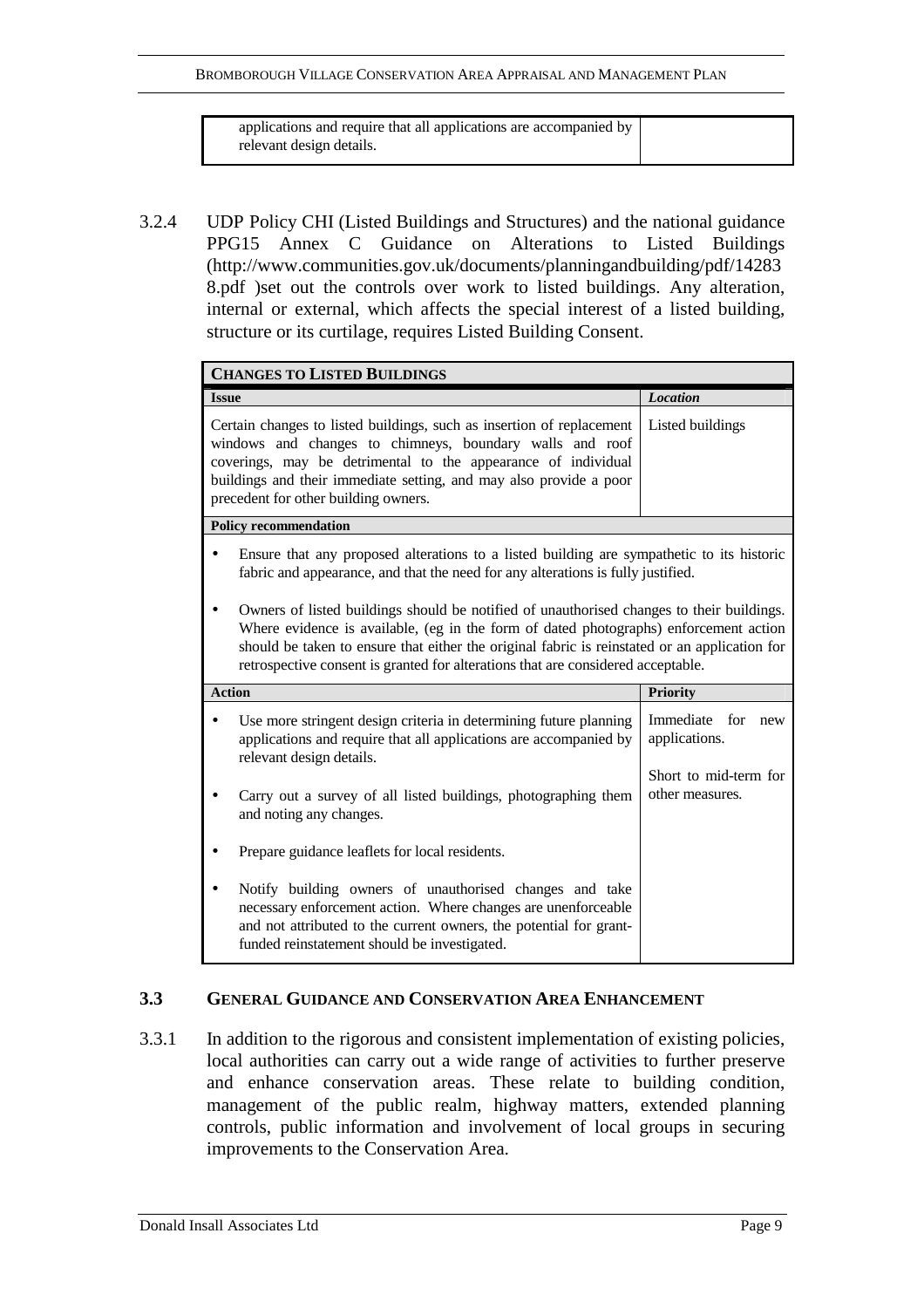- 3.3.2 Some of the following recommendations have implications in terms of staff resource and finance. They are set out as an agenda for future action.
- 3.3.3 Most of the buildings in Bromborough Village are in use and reasonably well maintained. Local authorities have a range of powers to secure the repair of historic buildings, both listed and unlisted, seriously at risk. Keeping buildings in use is the best way to ensure that they are well maintained. Good maintenance of historic buildings is the key to avoiding costly and often damaging repairs.

| <b>CONDITION OF INDIVIDUAL SITES AND BUILDINGS</b>                                                                                                                                                                                                                                                                                                                                                         |                                 |  |
|------------------------------------------------------------------------------------------------------------------------------------------------------------------------------------------------------------------------------------------------------------------------------------------------------------------------------------------------------------------------------------------------------------|---------------------------------|--|
| <b>Issue</b>                                                                                                                                                                                                                                                                                                                                                                                               | Location                        |  |
| The condition of an individual site or building can be detrimental to<br>the appearance of the area and may set a poor example to other<br>owners.                                                                                                                                                                                                                                                         | Throughout                      |  |
| <b>Policy recommendations</b>                                                                                                                                                                                                                                                                                                                                                                              |                                 |  |
| The local authority should serve Section 215 notices on owners of buildings or land whose<br>condition adversely affects the amenity of the area, requiring them to remedy the<br>detriments or face the necessary costs for the local authority to do so.                                                                                                                                                 |                                 |  |
| Under section 54 of the Planning (Listed Buildings and Conservation Areas) Act 1990,<br>urgent works notices should be used to secure emergency or immediate repairs on any<br>unoccupied building (or part of a building) within a conservation area where it adversely<br>affects the character of the area. Where the building is unlisted a direction from the<br>Secretary of State will be required. |                                 |  |
| <b>Action</b>                                                                                                                                                                                                                                                                                                                                                                                              | <b>Priority</b>                 |  |
| Prepare a guidance leaflet and issue to all residents within the<br>conservation area explaining the benefits of good, regular<br>maintenance and appropriate repair techniques.                                                                                                                                                                                                                           | Immediate<br>Mid-<br>to<br>term |  |
| Regularly visit the conservation area, noting any sites or<br>buildings in a poor condition. Serve relevant notices where<br>appropriate.                                                                                                                                                                                                                                                                  |                                 |  |

- 3.3.4 The public realm is a major feature in the overall appearance of an area. Where responsible for highways, the local authority can make a major contribution to the well being of conservation areas. In the case of Bromborough Village, opportunities should be taken within a repair and maintenance regime to improve the surface treatment of pathways and pavements, in order to preserve and enhance the appearance of the conservation area.
- 3.3.5 The design of street lighting, signage and other street furniture requires careful consideration, both within the conservation area and in the immediate surroundings in order to preserve and enhance the setting of the conservation area.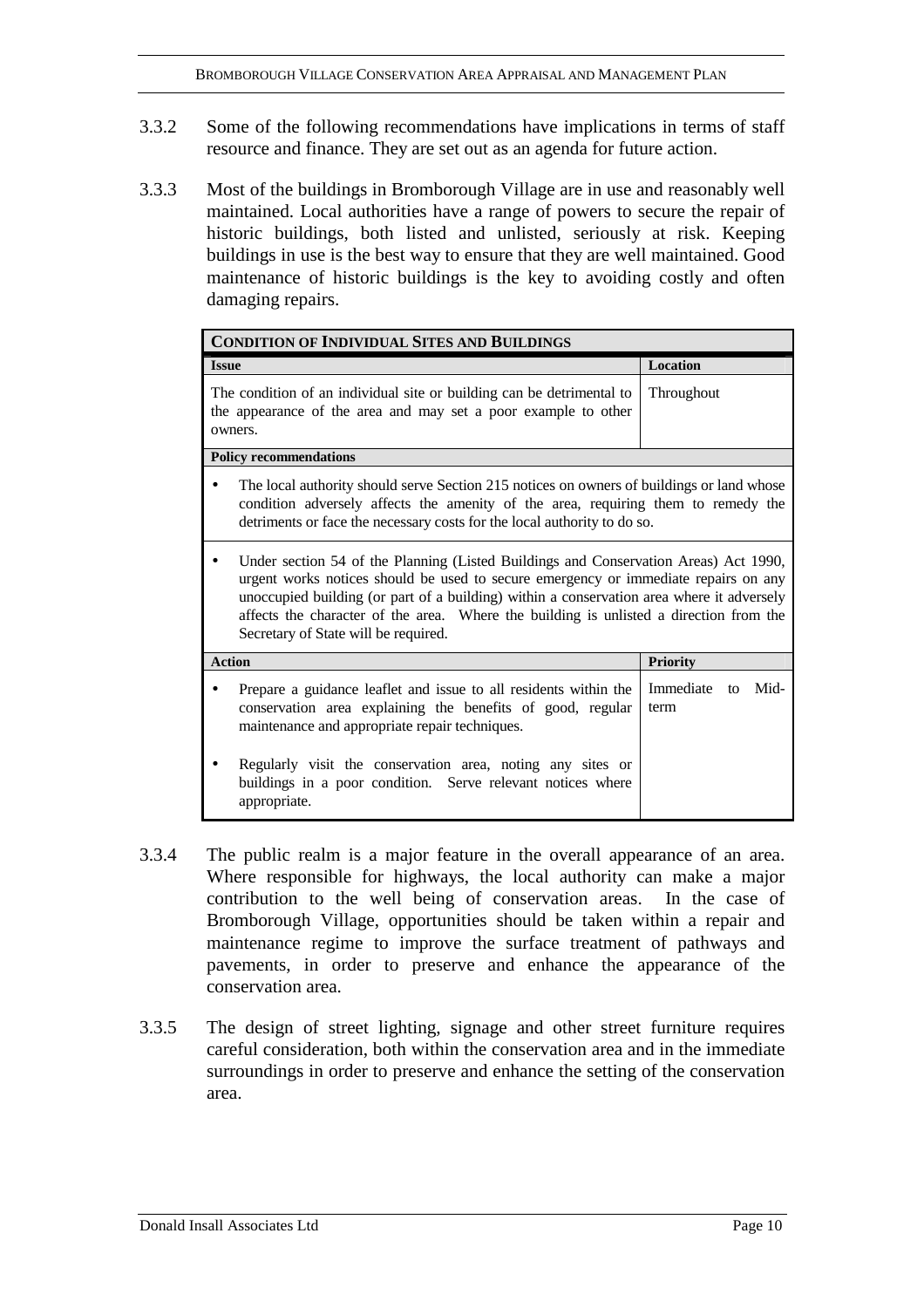| <b>CONDITION/MAINTENANCE OF THE PUBLIC REALM AND PUBLIC AREAS</b>                                                                                                                                                                                              |                                       |  |
|----------------------------------------------------------------------------------------------------------------------------------------------------------------------------------------------------------------------------------------------------------------|---------------------------------------|--|
| <b>Issue</b>                                                                                                                                                                                                                                                   | Location                              |  |
| The existing public realm and areas accessible to the public (eg the<br>church yard) may be insufficiently maintained and act as a poor<br>example to conservation area residents.                                                                             | All areas accessible to<br>the public |  |
| <b>Policy recommendation</b>                                                                                                                                                                                                                                   |                                       |  |
| The existing public realm areas, and in particular the public areas around the church,<br>should be maintained and where necessary replanted/resurfaced to a standard that befits<br>the conservation area and enhances the setting of the existing buildings. |                                       |  |

| Prepare and agree a maintenance plan for the area, including Short-term                                |  |
|--------------------------------------------------------------------------------------------------------|--|
| targeted maintenance and monitoring regimes, and carry out  <br>physical improvements where necessary. |  |

| HIGHWAYS MARKINGS AND SIGNAGE                                                                                                                                                                            |                                   |  |
|----------------------------------------------------------------------------------------------------------------------------------------------------------------------------------------------------------|-----------------------------------|--|
| <b>Issue</b>                                                                                                                                                                                             | <b>Location</b>                   |  |
| Highway markings, signage and other features may be detrimental to<br>the character, appearance and setting of the conservation area, being<br>visually intrusive and of inappropriate design/materials. | All public roads and<br>pavements |  |
| <b>Policy recommendations</b>                                                                                                                                                                            |                                   |  |
| Ensure that all future highways features are proven to be necessary and are of an<br>$\bullet$<br>appropriate design and constructed of appropriate materials.                                           |                                   |  |
| <b>Action</b>                                                                                                                                                                                            | <b>Priority</b>                   |  |
| Obtain advice on appropriate alternatives to standard practice                                                                                                                                           | Mid-term                          |  |

| <b>TRAFFIC</b>                                                                                                                                                                                                                  |                 |  |
|---------------------------------------------------------------------------------------------------------------------------------------------------------------------------------------------------------------------------------|-----------------|--|
| <b>Issue</b>                                                                                                                                                                                                                    | <b>Location</b> |  |
| The level of traffic through the village (in particular at rush hour) is<br>detrimental to the village's rural character.                                                                                                       | Roads           |  |
| <b>Policy</b>                                                                                                                                                                                                                   |                 |  |
| Consider means of managing road usage, eg encouraging alternative routes into the<br>٠<br>shoppers' car park on the south side of The Rake. (NB new highways features should<br>preserve or enhance the character of the area). |                 |  |
| Agree improved traffic routes with major distribution companies.                                                                                                                                                                |                 |  |
| <b>Action</b>                                                                                                                                                                                                                   | <b>Priority</b> |  |
| Carry out an assessment of existing vehicular movements and<br>recommend improvements                                                                                                                                           | Mid-term        |  |

3.3.6 While many local residents may be interested in the history of their area and derive pleasure from the conservation area status of Bromborough Village, others may be unaware of the benefits and responsibilities that designation brings. The Bromborough Society is a local group active in promoting public understanding of the history of Bromborough and acting to preserve the historic environment.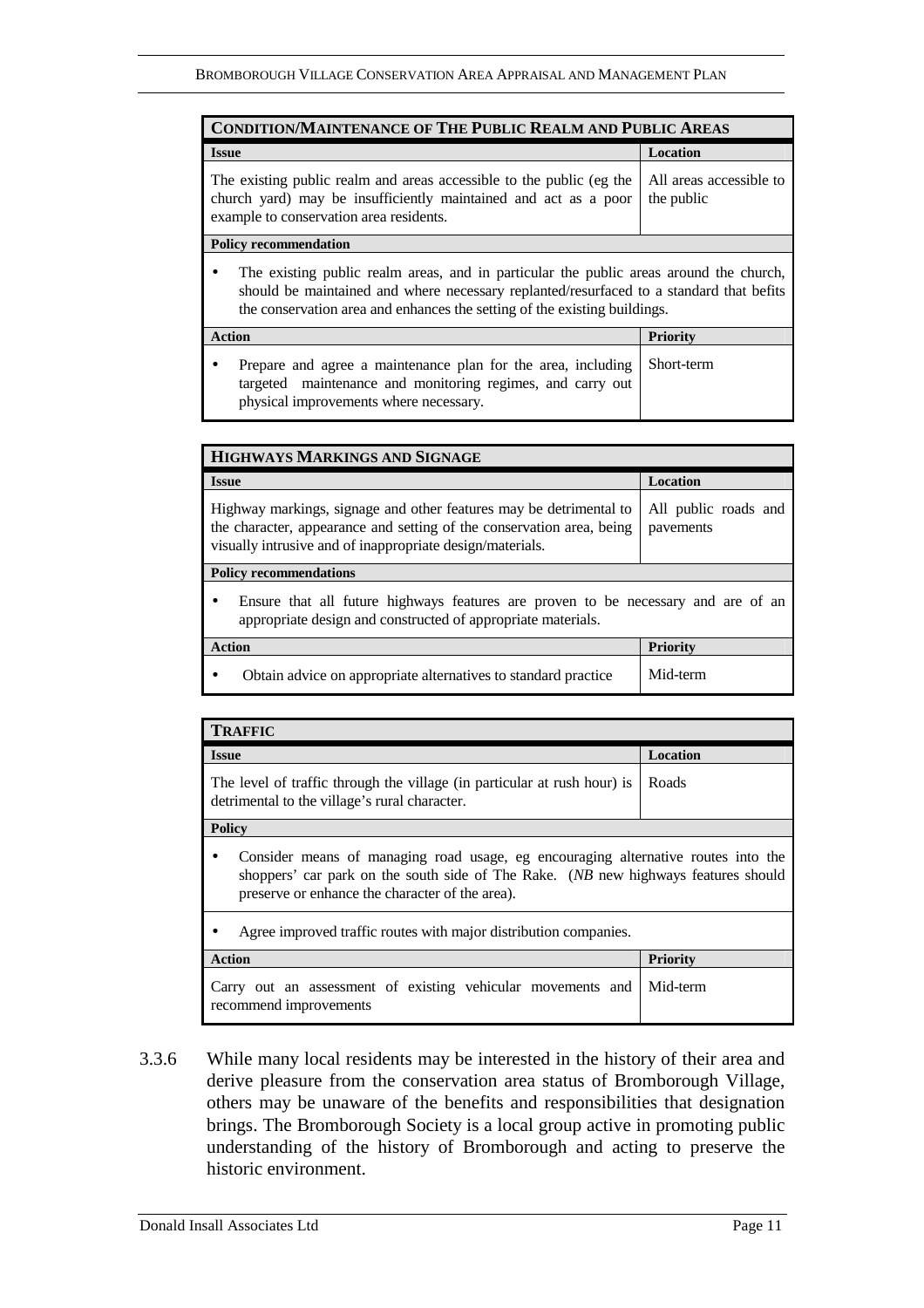| PUBLIC AWARENESS AND CONTRIBUTION                                                                                                                                                                                                                                                                |          |
|--------------------------------------------------------------------------------------------------------------------------------------------------------------------------------------------------------------------------------------------------------------------------------------------------|----------|
| <b>Issue</b>                                                                                                                                                                                                                                                                                     | Location |
| Residents are often inadequately aware of the purpose of a Throughout<br>conservation area, the benefits designation may have to them and how<br>they may influence its future. The skills and expertise of local<br>residents' groups, individuals or major landowners may be<br>underutilised. |          |

#### **Policy recommendations**

- Make conservation area information readily available to residents, eg make appraisals/management plans available in local libraries (or other well used public buildings) and on the internet.
- Prepare a guidance leaflet and issue to all residents within the conservation area.
- Encourage the involvement of The Bromborough Society to help preserve the conservation area's special character and to instigate enhancements where appropriate.
- Residents' groups may be particularly useful in the recording of the area in terms of its present day character and historical development.
- Encourage dialogue between local residents groups and major landowners to promote enhancement and maintenance works within the conservation area.

| <b>Action</b>                                                                          | <b>Priority</b> |
|----------------------------------------------------------------------------------------|-----------------|
| Dialogue between local authority, residents groups and major   Mid-term.<br>landowners |                 |

3.3.7 In carrying out conversions or alterations to the fabric of existing buildings and boundary structures the following good conservation practice should be applied. Some development within conservation areas, particularly for householders, is within permitted development rights. Depending on the scale of the building works planning permission may or may not currently be required. Even when a statutory consent is not required, the local authority is in a good position to offer advice to property owners and so help them to maintain both the historic interest and commercial value of their property.

| <b>GUIDANCE ON STRUCTURAL ALTERATIONS TO HISTORIC BUILDINGS</b>                                                                                                                                                               |                                                                |  |
|-------------------------------------------------------------------------------------------------------------------------------------------------------------------------------------------------------------------------------|----------------------------------------------------------------|--|
| <b>Issue</b>                                                                                                                                                                                                                  | <b>Location</b>                                                |  |
| Structural alterations to the main historic fabric of a building can lead<br>to the loss of some of its historic value and visual qualities and can be<br>detrimental to the character and appearance of the area as a whole. | All buildings making<br>a positive contribution<br>to the area |  |
| <b>Policy recommendations</b>                                                                                                                                                                                                 |                                                                |  |
| Where alterations are necessary for the continued use of the building they should be<br>٠<br>prioritised towards the less significant areas of the building (for example, a rear elevation<br>or previously altered area).    |                                                                |  |
| Alterations should be chosen that require the least possible degree of permanent loss of or<br>٠<br>change to historic fabric (for example, minimising the size of new structural openings).                                  |                                                                |  |
| Where replacement of existing original or early fabric is proved necessary it should always                                                                                                                                   |                                                                |  |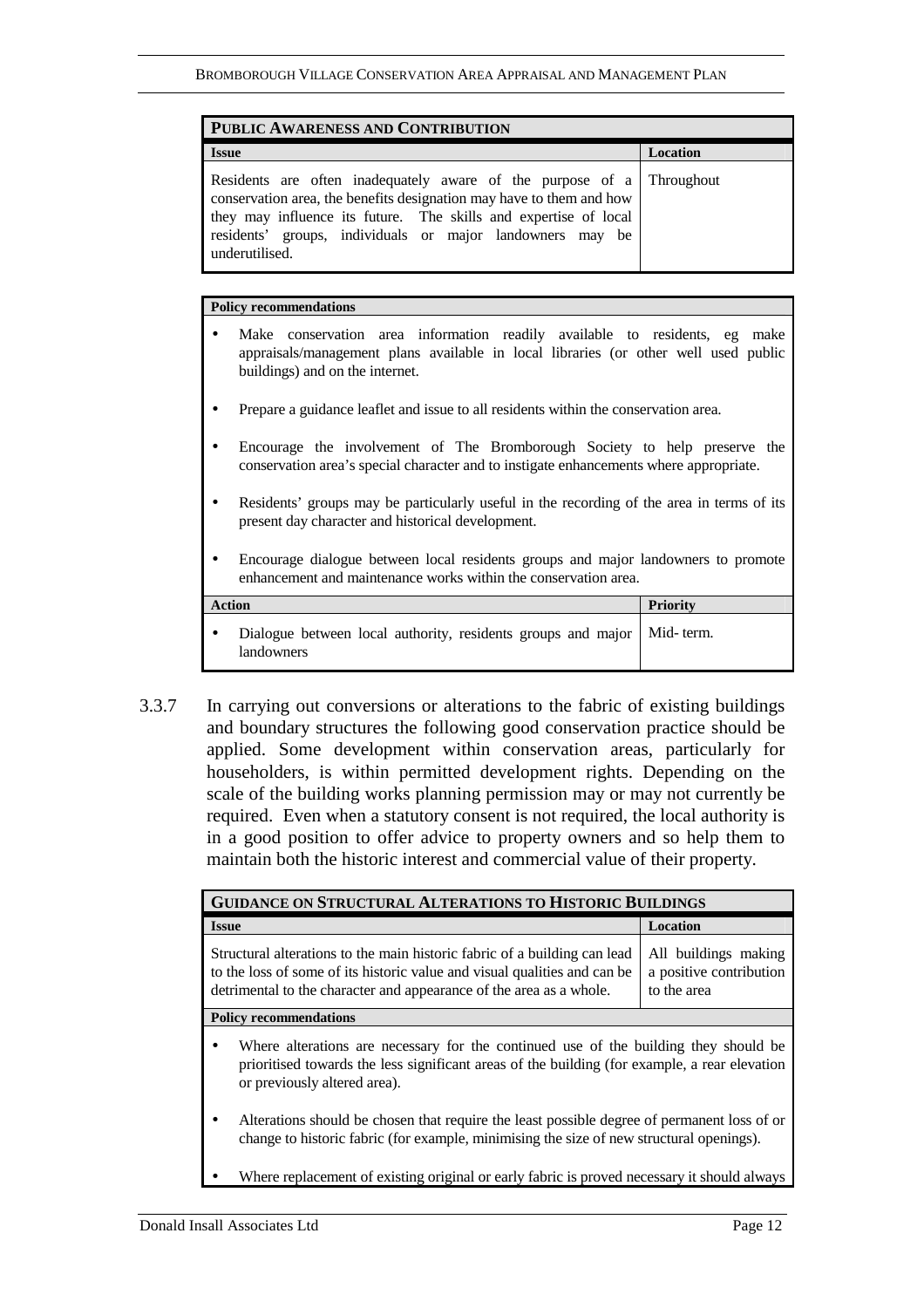|               | be done on a like-for-like basis where possible, not exchanging traditional materials for<br>modern alternatives (for example, repairing a stone wall using stone, not concrete blocks). |                                                                      |
|---------------|------------------------------------------------------------------------------------------------------------------------------------------------------------------------------------------|----------------------------------------------------------------------|
| <b>Action</b> |                                                                                                                                                                                          | <b>Priority</b>                                                      |
|               | Promote an understanding of the special qualities of the<br>conservation area.                                                                                                           | Immediate for advice<br>to residents' queries.<br>Mid-term for other |
|               | Prepare guidance leaflets for local residents.                                                                                                                                           | measures.                                                            |
|               | Through<br>example and encouragement, promote<br>good<br>conservation practice for older buildings and sympathetic change<br>to more recent buildings.                                   |                                                                      |
|               | Consider putting in place Article 4 directions to protect features<br>of unlisted buildings that form part of the character and<br>appearance of the area.                               |                                                                      |
|               | Take enforcement action where appropriate for unauthorised<br>work.                                                                                                                      |                                                                      |

| <b>GUIDANCE ON ALTERATION OR LOSS OF ARCHITECTURAL FEATURES</b>                                                                                                                                                                                                                                                              |                                                                |  |
|------------------------------------------------------------------------------------------------------------------------------------------------------------------------------------------------------------------------------------------------------------------------------------------------------------------------------|----------------------------------------------------------------|--|
| <b>Issue</b>                                                                                                                                                                                                                                                                                                                 | Location                                                       |  |
| Alterations to or loss of existing features on historic buildings that<br>contribute to their character and appearance can be detrimental to the<br>individual building and the area as a whole.                                                                                                                             | All buildings making<br>a positive contribution<br>to the area |  |
| <b>Policy recommendation</b>                                                                                                                                                                                                                                                                                                 |                                                                |  |
| Existing original or early features should be retained if at all possible. Where their<br>replacement is necessary, it should be on a like-for-like basis in terms of materials and<br>design. Any changes to primary features such as windows, doors and chimneys<br>should be carefully considered by the local authority. |                                                                |  |
| Repair of worn or damaged features should always be considered before replacement.<br>For example partially decayed timber doors and windows may be easily repaired by a<br>suitably skilled joiner.                                                                                                                         |                                                                |  |
| Upgrading to meet modern requirements should be considered before replacement.<br>For instance draft stripping and secondary glazing should be installed in preference to<br>the wholesale replacement of existing windows.                                                                                                  |                                                                |  |
| <b>Action</b>                                                                                                                                                                                                                                                                                                                | <b>Priority</b>                                                |  |
| Promote an understanding of the special qualities of the<br>conservation area.                                                                                                                                                                                                                                               | Immediate for advice<br>to residents' queries.                 |  |
| Prepare guidance leaflets for local residents.                                                                                                                                                                                                                                                                               | Mid-term<br>for<br>other<br>measures.                          |  |
| Through<br>example<br>and<br>encouragement,<br>promote<br>good<br>conservation practice for older buildings and sympathetic change<br>to more recent buildings.                                                                                                                                                              |                                                                |  |
| Consider putting in place Article 4 directions to protect features<br>of unlisted buildings that form part of the character and<br>appearance of the area.                                                                                                                                                                   |                                                                |  |
| Take enforcement action if appropriate for unauthorised work.                                                                                                                                                                                                                                                                |                                                                |  |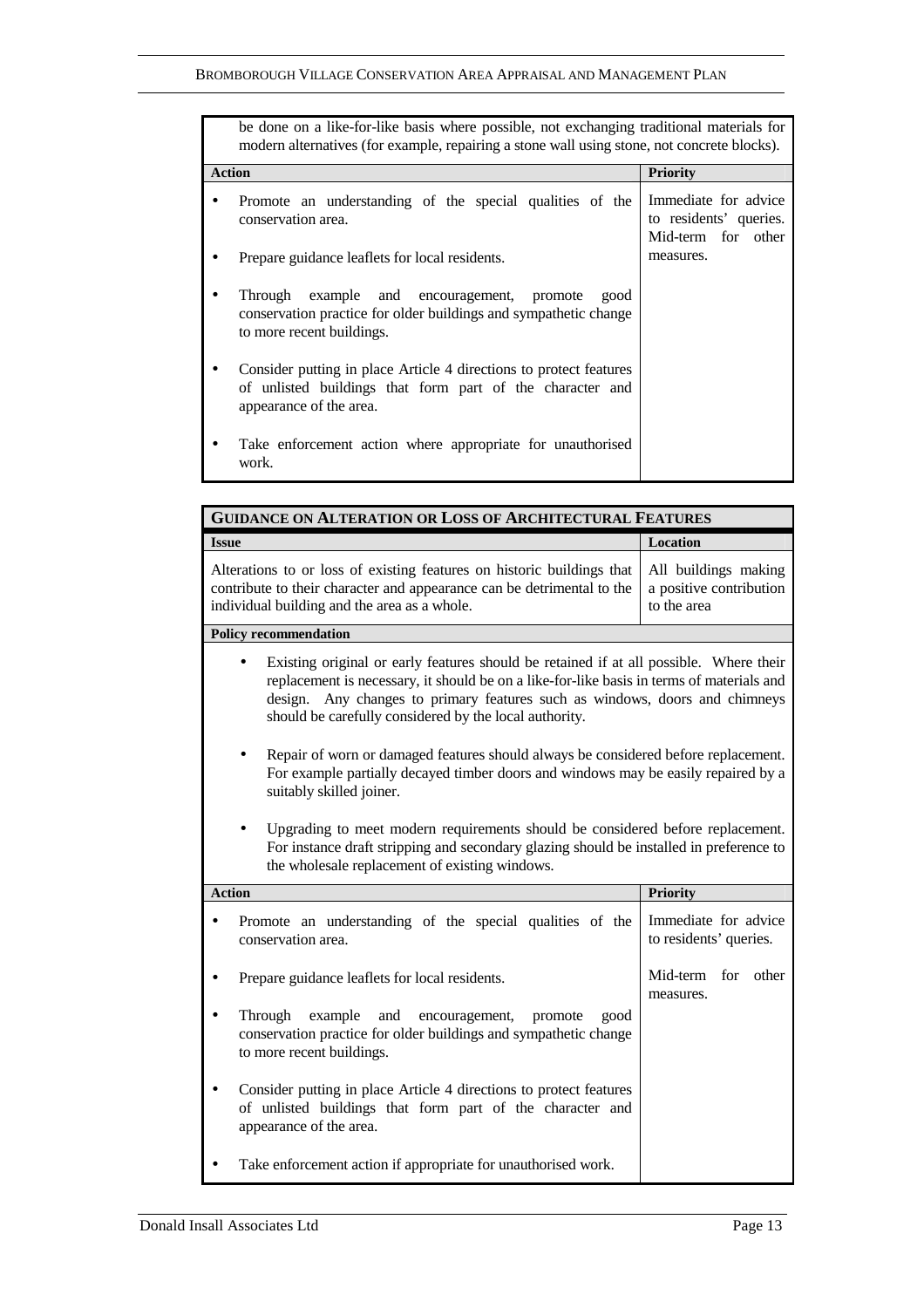3.3.8 The installation of new fixtures can adversely impinge on the character of buildings and the Conservation Area. Recent changes to the General Permitted Development Order 1955 (October 2008) now mean that planning permission can be required for a chimney, flue or soil and vent pipe on a dwellinghouse on its roof or wall fronting a highway and forming a principal elevation or side elevation of the dwellinghouse

| <b>GUIDANCE ON INSTALLATION OF NEW FIXTURES</b>                                                                                                                                                                                                                                                                                                    |                 |  |
|----------------------------------------------------------------------------------------------------------------------------------------------------------------------------------------------------------------------------------------------------------------------------------------------------------------------------------------------------|-----------------|--|
| <b>Issue</b>                                                                                                                                                                                                                                                                                                                                       | Location        |  |
| The installation of new fixtures, such as aerials, satellite dishes, roof-<br>lights and ventilators, generally detracts from the character of the<br>individual building and the area as a whole. Particular care should be<br>taken in the use and location of microgeneration equipment to<br>minimise intrusion on the building or its setting | All buildings   |  |
| <b>Policy recommendation</b>                                                                                                                                                                                                                                                                                                                       |                 |  |
| The installation of roof-lights into existing roof slopes should not generally be permitted<br>unless it can be demonstrated that they are not visible from public areas or adversely affect<br>the setting of other buildings. Any roof-lights installed should be of a 'conservation' type<br>and fixed flush with the roof covering.            |                 |  |
| Building owners should be strongly encouraged to install satellite dishes and aerials only<br>$\bullet$<br>in positions not visible from public areas or adversely affect the setting of other buildings.                                                                                                                                          |                 |  |
| Building owners should be strongly encouraged not to install ventilators and other fixtures<br>$\bullet$<br>onto roof slopes or prominent elevations. Where they are absolutely necessary their visual<br>impact should be minimised in terms of their location, number, size and design.                                                          |                 |  |
| Whilst microgeneration of energy is to be encouraged in terms of conservation principles,<br>the impact on buildings and their settings within the conservation area should be<br>minimised by careful positioning in parts and areas not visible from public locations                                                                            |                 |  |
| <b>Action</b>                                                                                                                                                                                                                                                                                                                                      | <b>Priority</b> |  |
| Promote an understanding of the special qualities of the<br>conservation area.                                                                                                                                                                                                                                                                     | Short-term      |  |
| Use more stringent design criteria in determining future planning<br>applications and require that all applications are accompanied by<br>relevant design details.                                                                                                                                                                                 |                 |  |
| Prepare guidance leaflets for local residents.                                                                                                                                                                                                                                                                                                     |                 |  |
| Take enforcement action where appropriate.                                                                                                                                                                                                                                                                                                         |                 |  |

| <b>GUIDANCE ON LOSS OR ALTERATION TO BOUNDARY WALLS</b>                                                                     |                   |  |
|-----------------------------------------------------------------------------------------------------------------------------|-------------------|--|
| <b>Issue</b>                                                                                                                | <b>Location</b>   |  |
| The loss of or alteration to boundary walls and gateposts would<br>adversely affect the character of the conservation area. | <b>Throughout</b> |  |
| <b>Policy recommendation</b>                                                                                                |                   |  |
| All existing historic boundary walls and gateposts should be retained.                                                      |                   |  |
| Alteration as part of any planning permission should only be permitted in exceptional                                       |                   |  |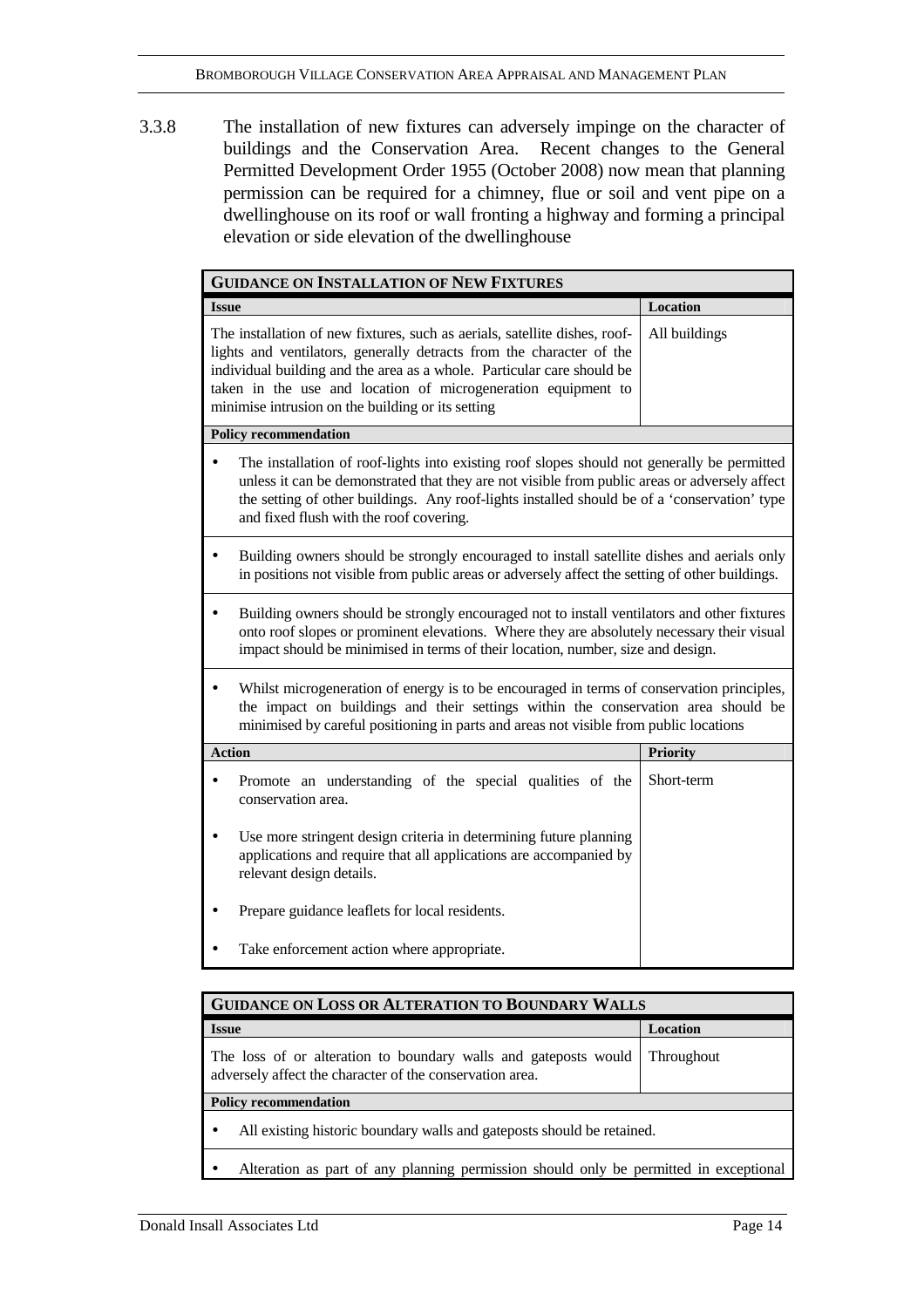| circumstances and when fully justified and mitigated.                          |                 |  |
|--------------------------------------------------------------------------------|-----------------|--|
| Demolition of stone walls should generally be discouraged.                     |                 |  |
| <b>Action</b>                                                                  | <b>Priority</b> |  |
| Promote an understanding of the special qualities of the<br>conservation area. | Immediate       |  |
| Prepare guidance leaflets for local residents.                                 |                 |  |
| Take enforcement action where appropriate.<br>٠                                |                 |  |

#### **GUIDANCE ON EXISTING UNSYMPATHETIC ALTERATIONS TO HISTORIC BUILDINGS**

| <b>Issue</b>                                                                                                                                                                                                                                                                                                                                                                                                                                            | Location                                                                            |  |
|---------------------------------------------------------------------------------------------------------------------------------------------------------------------------------------------------------------------------------------------------------------------------------------------------------------------------------------------------------------------------------------------------------------------------------------------------------|-------------------------------------------------------------------------------------|--|
| A number of detrimental changes to un-listed buildings have been<br>carried out in the past, most notably the insertion of replacement<br>windows and work such as poorly executed pointing to boundary<br>walls, unsuitable fences and unsympathetic paving. These are not<br>only detrimental to the appearance of the individual buildings and<br>their immediate setting, but they are also providing a poor precedent<br>to other building owners. | buildings<br>that<br>All<br>positive<br>have a<br>contribution<br>the<br>to<br>area |  |
| <b>Policy recommendation</b>                                                                                                                                                                                                                                                                                                                                                                                                                            |                                                                                     |  |
| Through example and encouragement promote reinstatement of historic features and<br>replacement of unsuitable modern elements.                                                                                                                                                                                                                                                                                                                          |                                                                                     |  |
| <b>Action</b>                                                                                                                                                                                                                                                                                                                                                                                                                                           | <b>Priority</b>                                                                     |  |
| A guidance leaflet should be issued explaining the benefits of<br>reinstatement works.                                                                                                                                                                                                                                                                                                                                                                  | Mid-term                                                                            |  |

3.3.7 Many of the historic buildings that contribute to the character and appearance of the Bromborough Village Conservation Area are not listed. Features that contribute to the area such as windows, roof materials and boundary walls are at risk from future alteration and loss. Guidance, such as that set out above, can help people to make informed decisions about their historic properties. However the full public benefit of conservation areas can only be ensured through extended planning controls.

| <b>GUIDANCE ON ARTICLE 4 DIRECTIONS</b>                                                                                                                                                                                                                                                                                       |                 |  |
|-------------------------------------------------------------------------------------------------------------------------------------------------------------------------------------------------------------------------------------------------------------------------------------------------------------------------------|-----------------|--|
| <b>Issue</b>                                                                                                                                                                                                                                                                                                                  | <b>Location</b> |  |
| Small scale alterations to buildings in the conservation area can lead   All buildings<br>to a gradual and progressive loss of its character. Article 4<br>directions can bring such alterations under control, by restricting<br>permitted development and requiring planning permission for a<br>variety of building works. |                 |  |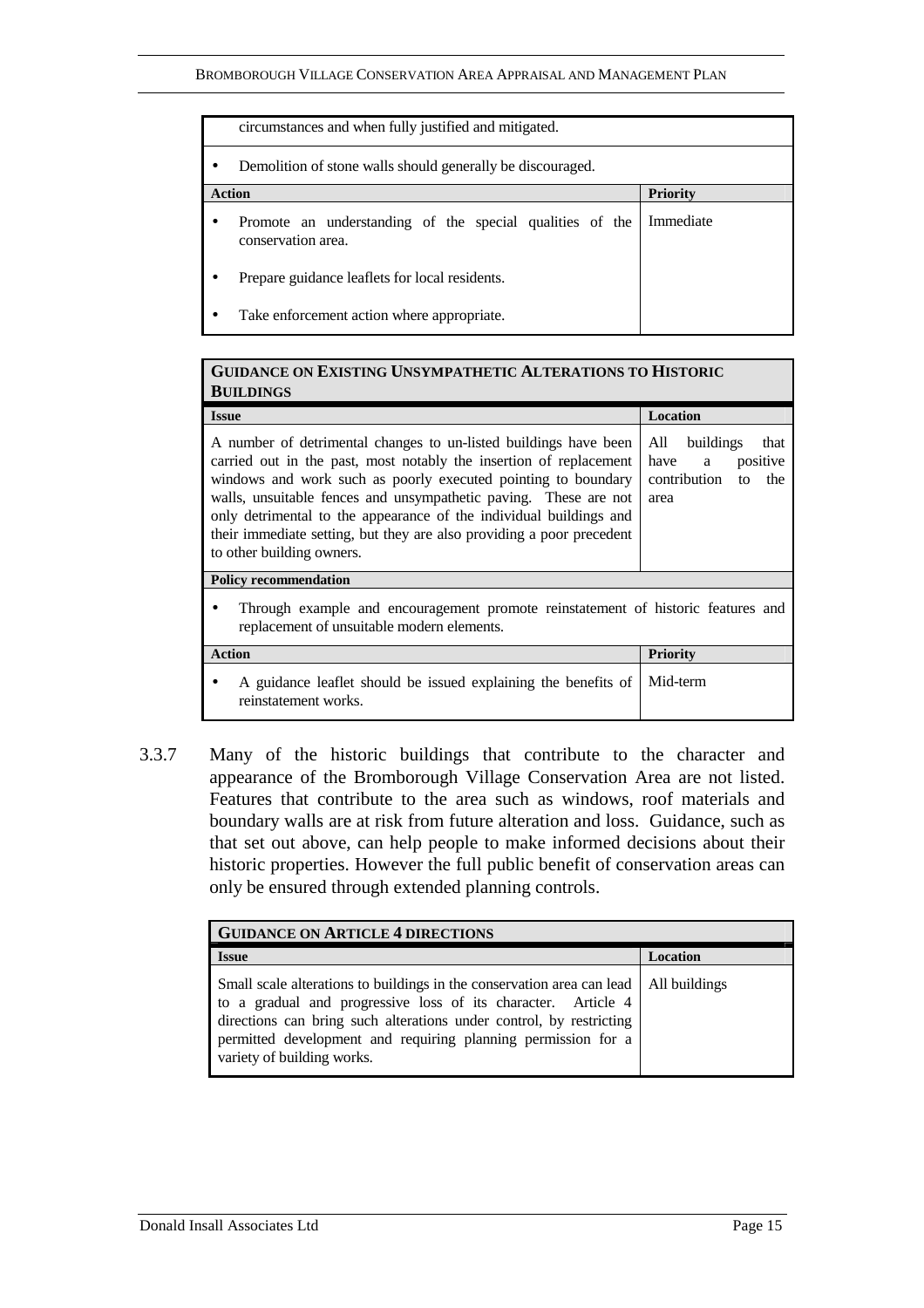| <b>Policy recommendation</b>                                                                                                                                                                                                                           |                     |  |
|--------------------------------------------------------------------------------------------------------------------------------------------------------------------------------------------------------------------------------------------------------|---------------------|--|
| Consider the need for Article 4 directions in respect of windows and doors, roof<br>coverings/features; colour and surface treatment of elevations; and boundary walls.                                                                                |                     |  |
| <b>Action</b>                                                                                                                                                                                                                                          | <b>Priority</b>     |  |
| Promote an understanding of the special qualities of the<br>conservation area, discuss the need for and extent of Article 4<br>directions, and determine the priority for them in relation to<br>other conservation areas and the resources available. | Short- to mid- term |  |

3.3.8 Section 4.0 of this Appraisal and Management Plan discusses Article 4 directions in more detail.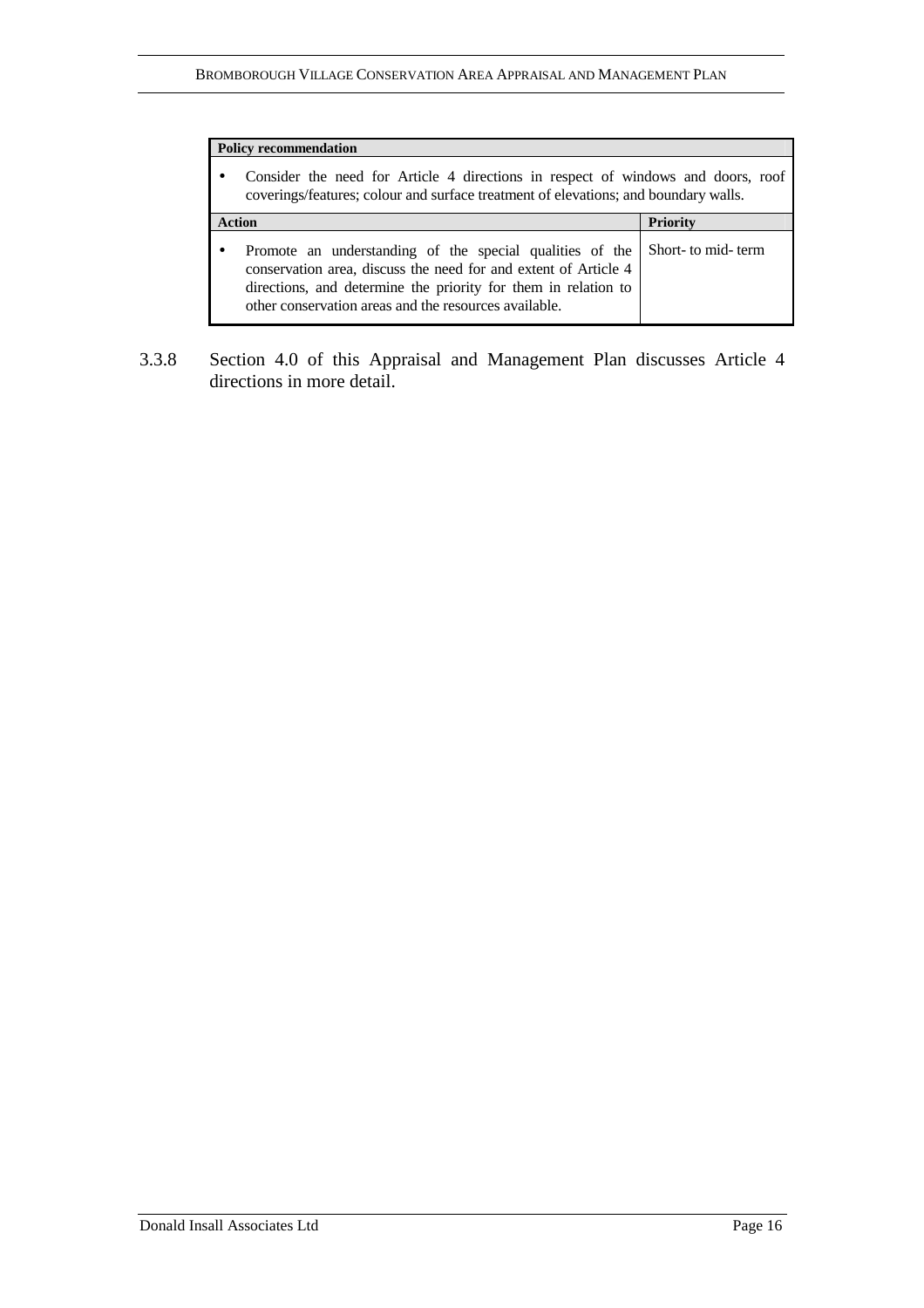# **4.0 RECOMMENDATIONS FOR BOUNDARY AMENDMENTS AND PROVISION OF ARTICLE 4 DIRECTIONS**

## **4.1 BOUNDARY AMENDMENT**

- 4.1.1 The current boundary is drawn very tightly around the historic centre of the village and is fairly clearly defined by roads and ownership boundaries. However, it excludes the following key areas:
	- The Market Cross: although listed, the cross lies outside the conservation area and its immediate setting has been adversely affected by public realm works. As an important focal point of the medieval village, both visually and socially, its significance has been diluted.
	- Allport Lane: the early  $20<sup>th</sup>$ -century shops at the northern end of Allport Lane, although somewhat altered, are significant in terms of the historical development of Bromborough. A number of earlier, former agricultural buildings lie behind the NatWest bank and immediately adjacent is the former Royal Oak public house (now Thomas C Adams). These buildings have an immediate impact on the setting of the conservation area as well as being of some historic interest in their own right.
	- The Rectory: the Rectory and its grounds form an important buffer zone between the churchyard and the residential developments along Mark Rake. The long wall bordering the Rectory garden lies along an historic field boundary and contributes positively to the character of the conservation area.
	- Bromborough Village Road: the buildings between the current boundary and the corner of The Rake, whilst not of particular architectural merit, nevertheless contribute to the cohesiveness of the streetscape. The Bromborough public house punctuates the vista and acts as a 'landmark' building for those approaching the conservation area from the north, marking the junction between the more historic parts of Bromborough and the newer commercial areas to the east. Furthermore, the present buildings lie within the footprint of buildings from the  $18<sup>th</sup>$  century and therefore there has been a street frontage on this section of road for over 200 years.
- 4.1.2 Consideration should be given to extending the conservation area boundary, where feasible, to include these additional areas as they are of historic importance in the development of the village. The protection afforded by inclusion will help preserve or enhance the character of the existing buildings and spaces within the conservation area.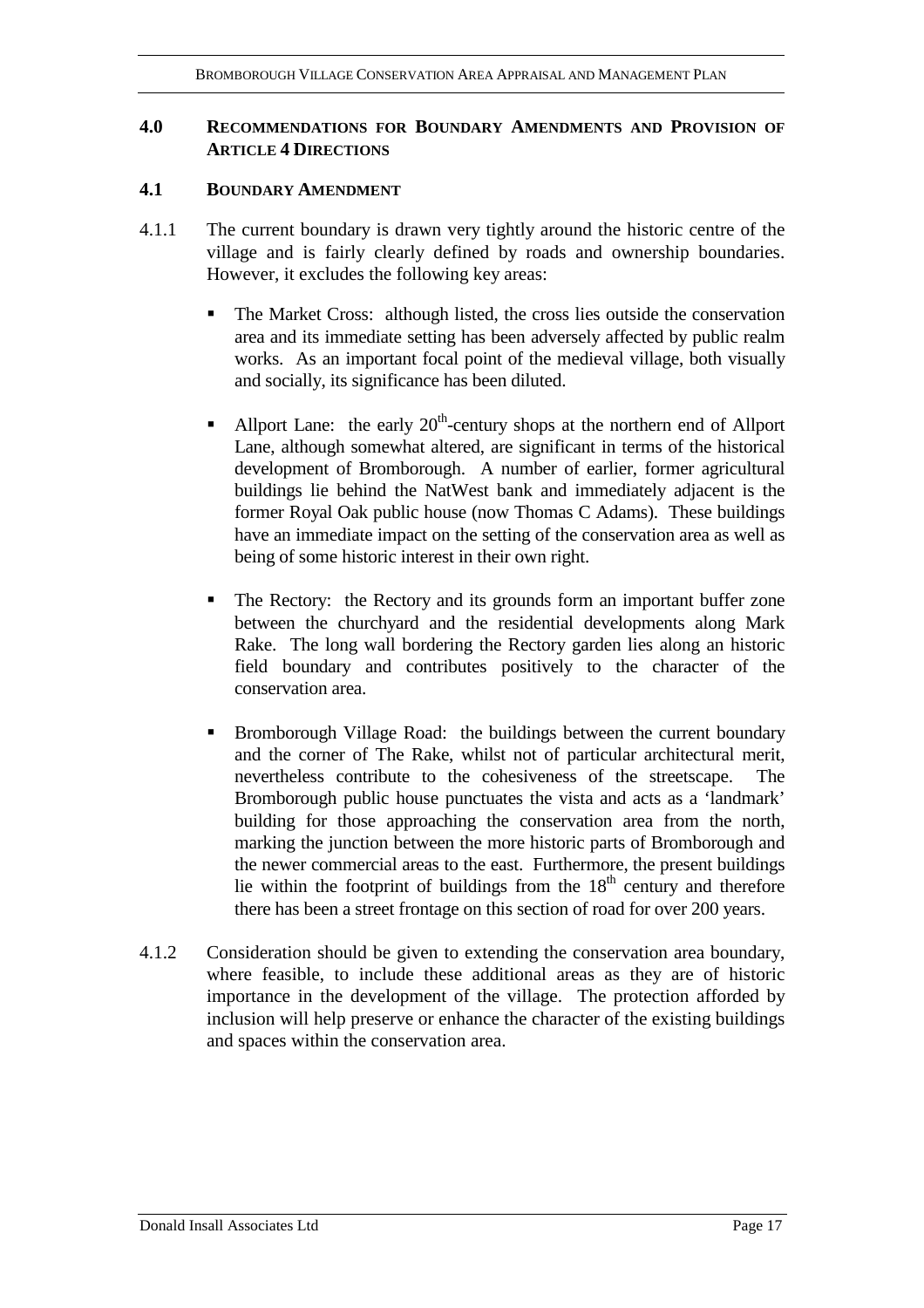

*Plan showing suggested amendments to the conservation area boundary(shown in blue)* 

# **4.2 ARTICLE 4 DIRECTIONS**

- 4.2.1 The Town and Country Planning (General Permitted Development) Order 1995 allows building owners to carry out a range of minor developments without planning consent subject to limits and conditions. These 'permitted development' rights are automatically limited within conservation areas: restrictions include the addition of dormer windows, various types of cladding and render, the erection of satellite dishes fronting a highway and the reduction in the size of extensions.
- 4.2.2 Amendments for Part 40 for domestic microgeneration equipment (April 2008) and for Part 1 development within the curtilage of a dwellinghouse (October 2008) have altered these rights chiefly in regard to the extent of ancillary buildings in back gardens and solar panels on the front of properties.